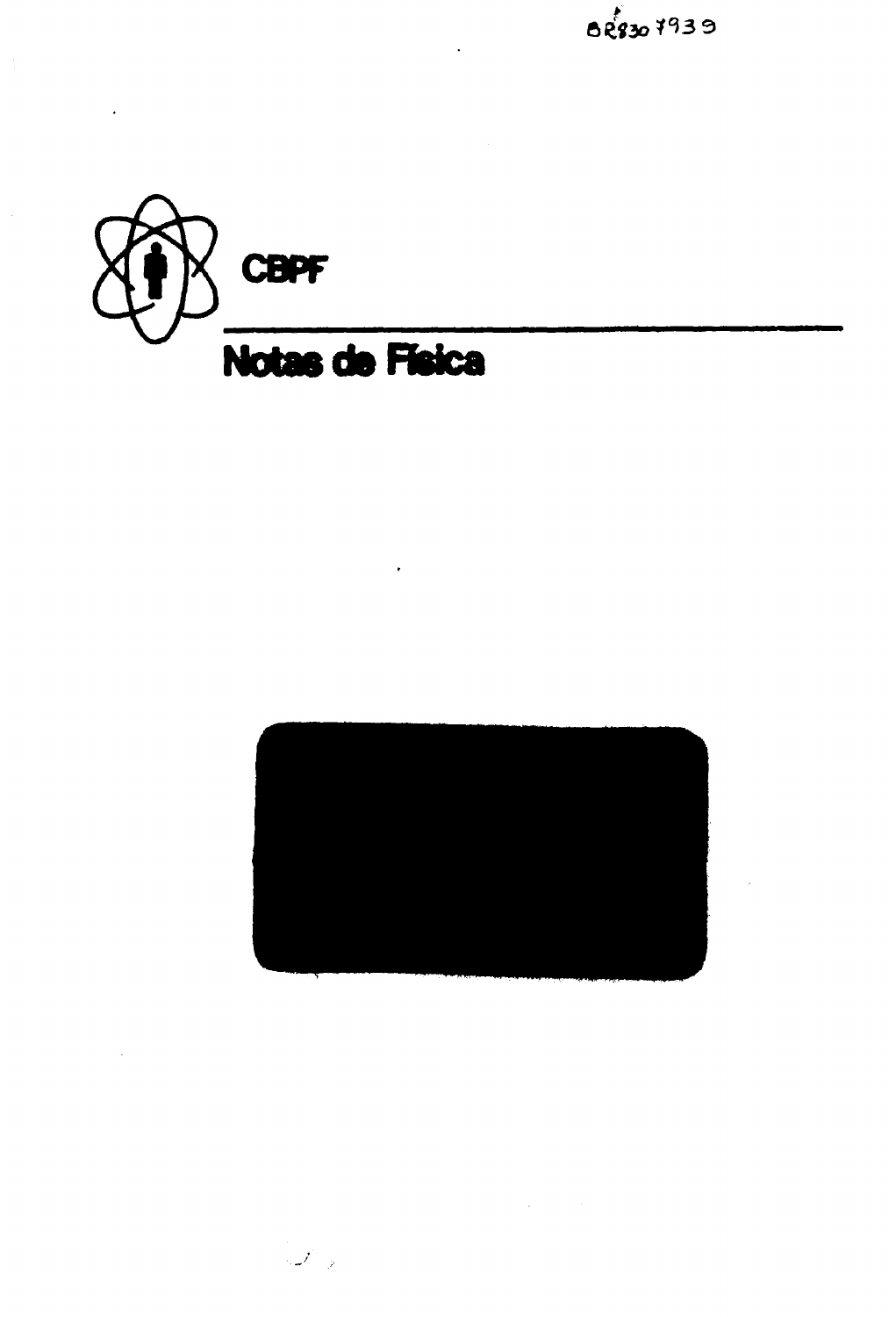NOTAS DE FÍSICA é uma pré-publicação de trabalhos em Física do CBPF

NOTAS DE FISICA is a series of preprints from CBPF

Pedidos de cópias desta publicação devem ser enviados aos autores ou à:

Requests for free copies of these reports should be addressed  $\mathbf{to}$ :

> Divisão de Publicações do CBPF-CNPq Av. Wencesleu Braz, 71 - Fundos 22.290 - Rio de Janeiro - RJ. **Brasil**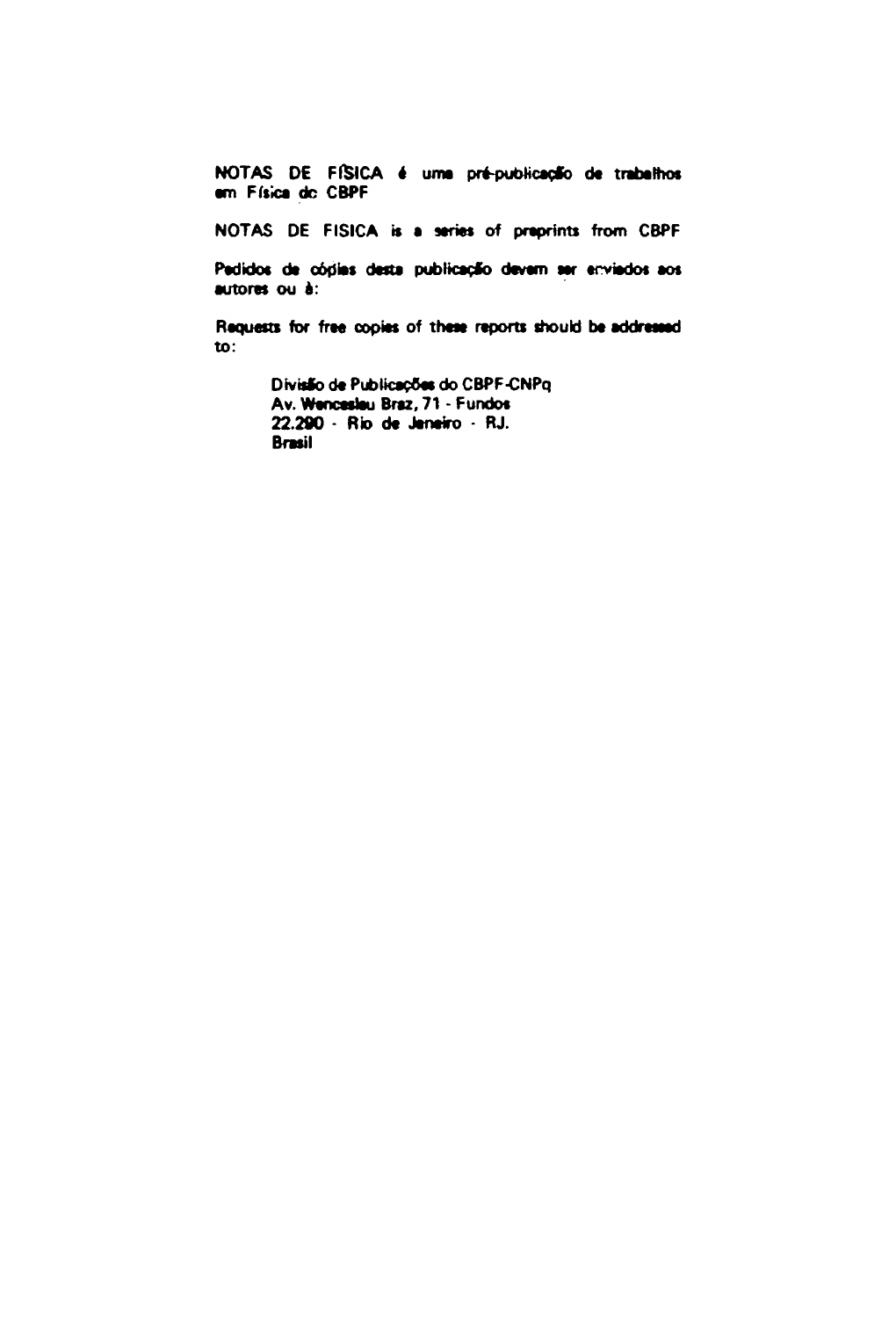# **CBPF-NF-026/82 GEODESIC NOTION AND CONFINEMENT IN GODEL'S UNIVERSE by**

 $\sim$   $\sim$   $\sim$ 

 $\ddotsc$ 

**M.Noveiio, I.Damião Soares and J.TIomno**

**Centro Brasileiro de Pesquisas FT\$1cas/CNPq Rua Xavier Si gaud, 150 22290 - Rio de Janeiro, RJ - BRASIL**

 $\overline{\phantom{a}}$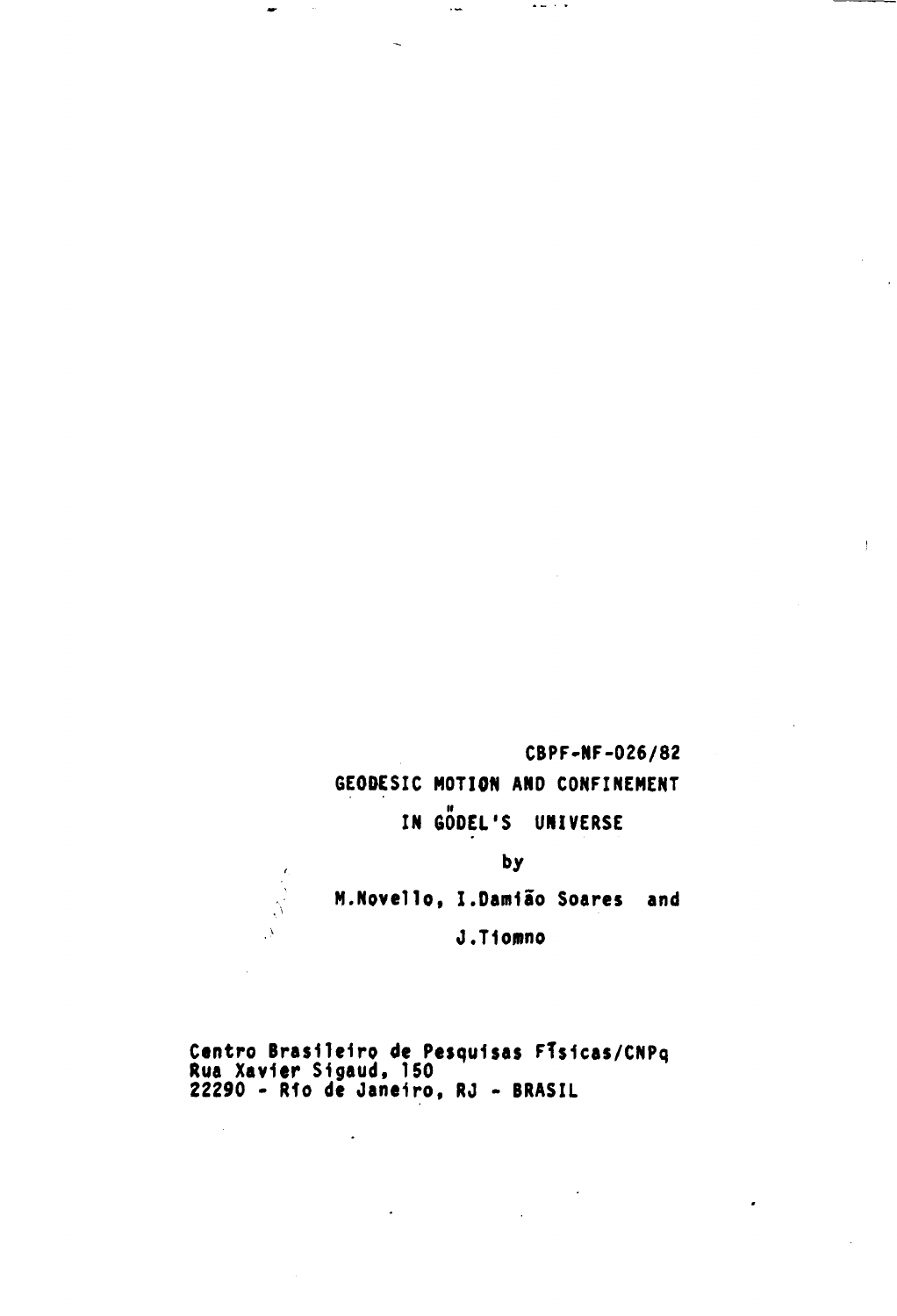#### **ABSTRACT**

**Re possent a complete study of geodesic motion in Gödel's universe, using the method of the Effective Potential.\* It then emerges a clear physical picture of free motion and its stability in this universe. Geodesies of a large class have finite intervals in which the particle moves back in time** ( $\frac{dt}{d\epsilon}$ <0) without violation of causality. Godel's geometry pro**duces the important property of confinement for a large class** of geodesics. **We use** this property to discuss the construction of a gravitational container.<sup>2</sup> This structure is high**ly stable, since there is no singularity in its interior, and independent of the energy of the particles contained in i**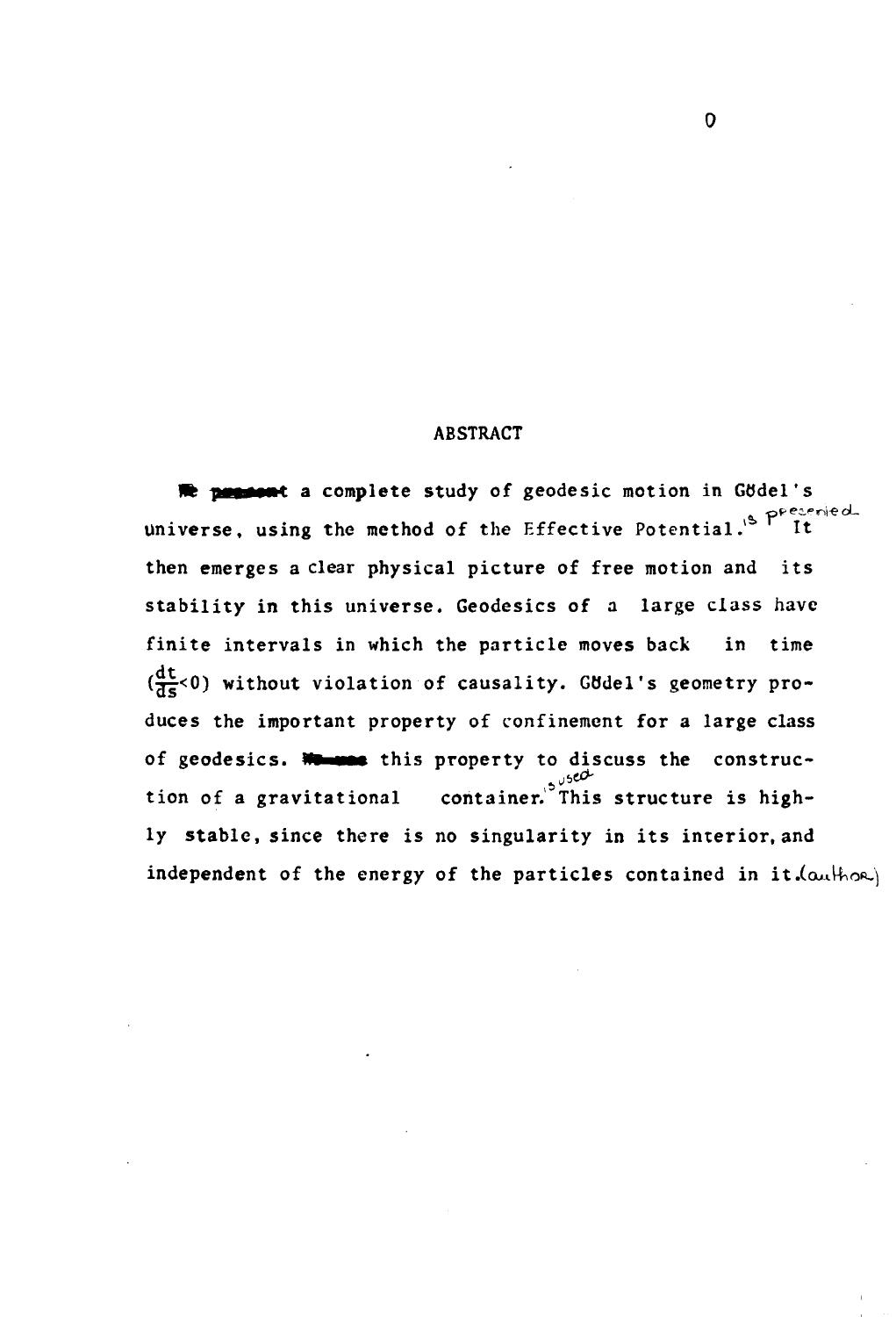#### **1. INTRODUCTION**

**In the present paper we analyse some remarkable properties of free motion of particles in a rotating universe. The most important feature of a rotating universe is that matter rotates with non-zero angular velocity, in the local inertial frames of its comoving observers. We limit our considerations here to** Gödel's geometry<sup>[1]</sup> although our results could well be extended **to other rotating Gddel-like models. Geodetic motion in Godel's cosmos has been analysed independently by Kondt, and Chandrasekhar** and Wright<sup> $[2,3]$ </sup> more than twenty years ago, in which they found **some weird properties of trajectories of the particles. In our** search to understand completely the main features of Godel's **cosmos we decided to retake this problem in a complete new view. The basic difference between our treatment and the previous**  $\frac{2}{3}$   $\frac{2}{3}$ **rests in our use of the method of the**  $E_3$ *sective Po* **tzntioUL by means of which we obtained not only their results but also gained a simpler characterization and a clear physical image of the structure of free motion of particles (massive and massless) in this space-time geometry.**

**We divide the paper as follows. In section II and III we present the equations of motion, the first integrals and we in**troduce the *E*<sub>6</sub> (*sective Potential*. The main properties of the **Effective Potential - whose parametrization characterizes distinct families of geodesies - are presented. Section IV deals** with the important property of confinement which Godel's geome**try produces, for a large class of geodesies. In section V, VI and VII we give the complete system of integrated expressions for geodesic curves and we draw some illustrative graphs of the**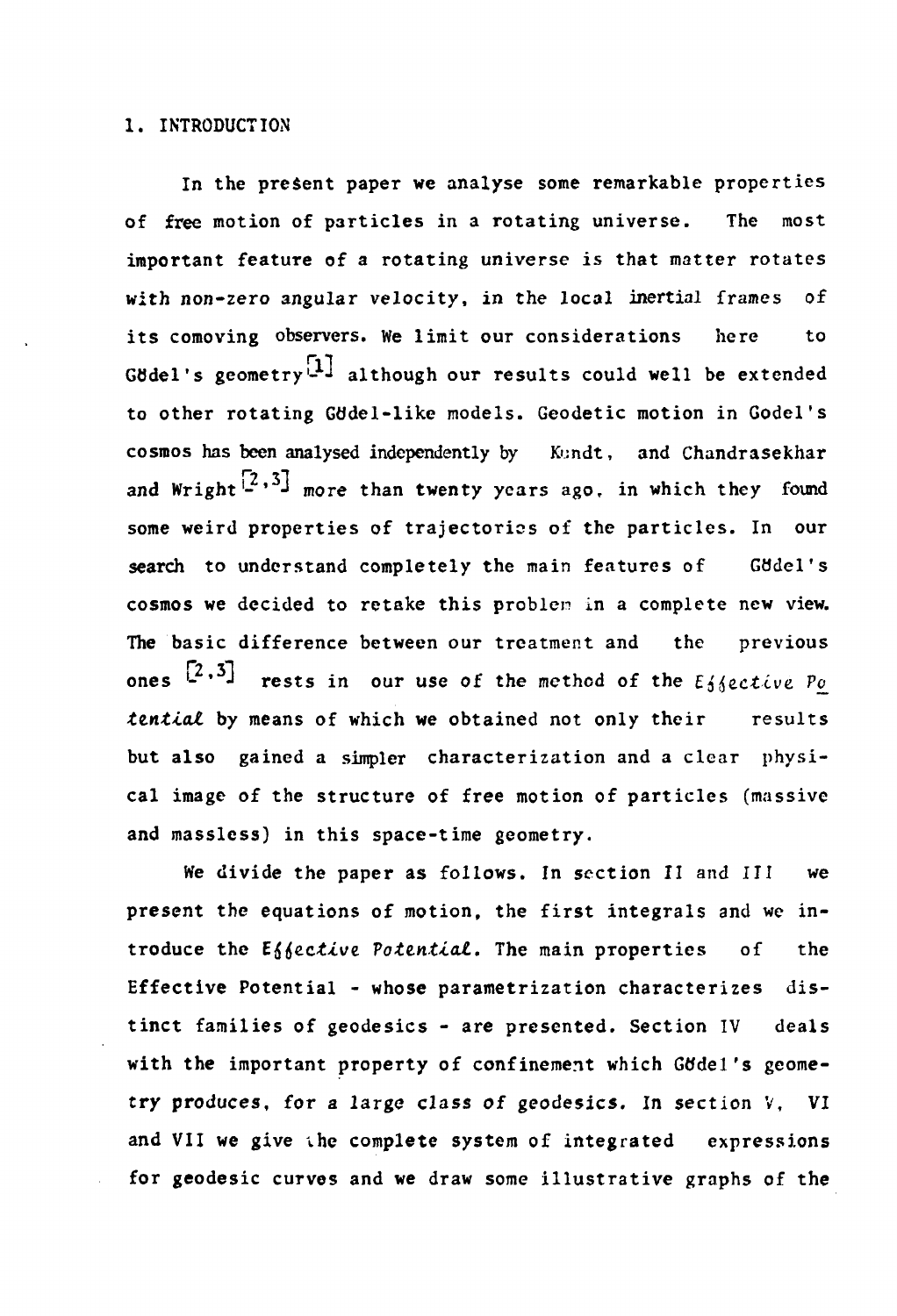trajectories in the plane (r,  $\phi$ ). Also the property of traveling **back in time along a piece of some curves is examined. We con elude with Section VIII, where we discuss some fundamental properties of GBdel's geometry related to geodetic motion and possible applications.**

#### **II. THE EQUATIONS OF GEODESIC MOTION**

In the cylindrical coordinate system  $(t, r, \phi, z)$  the funda **mental lenght of GBdel-like geometry is given by**

$$
ds^{2} = a^{2} \{ (dt+H(r) d\phi)^{2} - dr^{2} - dz^{2} - R^{2}(r) d\phi^{2} \} (2.1)
$$

For the case of Gödel's cosmos the functions  $R(r)$  and  $H(r)$ take the form

$$
R(r) = \sinh r \cosh r \qquad (2.2a)
$$

$$
H(r) = \sqrt{2} \sinh^2 r \qquad (2.2b)
$$

where  $a^2 \neq 4/w^2$  and w is a measure of the constant rotation of the matter flow of the model. Coordinates t, r and  $\phi$  are **defined on a 3-dim hyperboloid H<sup>3</sup> (up to identification of** certain point sets),  $[1, 4, 5]$  with range  $-\infty < t < \infty$ ,  $0 \leq r < \infty$ ,  $0 \leq \phi \leq 2\pi$ . The coordinate z is defined on the real line **R. The manifold of the model has structure of H\* x R (up to identification of certain points) and is completely covered by the above coordinate system.**

**The geodesic equations of motion are expressed**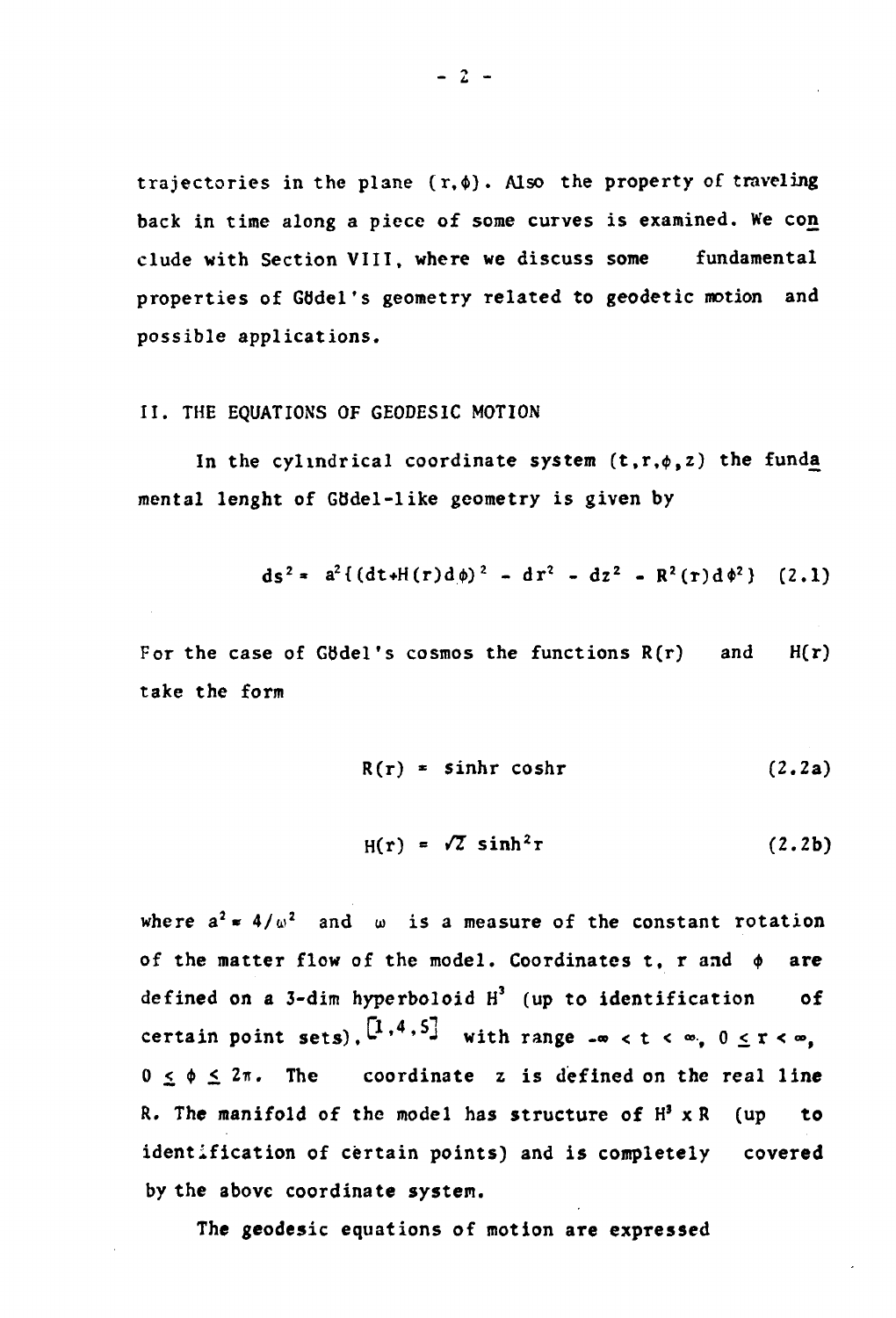$$
V^{\mu} \bigg| V^{\nu} = 0 \tag{2.3}
$$

where  $V^{\mu}$  =  $(\hat{t}, \hat{r}, \hat{\phi}, \hat{z})$  is the vector field tangent to the curve **parametrized with parameter s, and where a dot denotes derivative with respect to s. Equations (3) have the set of independent first integrals**

$$
\dot{\mathbf{t}} + \mathbf{H} \dot{\phi} = \mathbf{A}_0 \tag{2.4a}
$$

$$
(H^2 - R^2) \dot{\phi} + H \dot{t} = B_0 \qquad (2.4b)
$$

$$
\dot{\mathbf{t}}[\dot{\mathbf{t}} + \mathbf{H}\dot{\phi}] + \dot{\phi}[\mathbf{H}\dot{\mathbf{t}} + (\mathbf{H}^2 - \mathbf{R}^2)\dot{\phi}] - \dot{\mathbf{r}}^2 = \frac{\varepsilon}{a^2} + C_0^2
$$
 (2.4c)

$$
\dot{z} = C_0 \tag{2.4d}
$$

where  $A_{\epsilon}$  B<sub>0</sub> and C<sub>0</sub> are integration constants and  $\epsilon = 1$ , 0 accordingly if the geodesies is time-like or null, respectively. For Gödel's geometry these equations reduce to

$$
\dot{\mathbf{t}} + \sqrt{2} \sinh^2 r \, \dot{\phi} = A_0 \qquad (2.5a)
$$

$$
\sqrt{2} \sinh^2 r \dot{t} + (\sinh^4 r - \sinh^2 r) \dot{\phi} = B_0 \qquad (2.5b)
$$

$$
\dot{z} = C_0 \tag{2.5c}
$$

 $\dot{r}^2$  =  $\dot{t}^2$  + 2 $\sqrt{2}$  sinh<sup>2</sup>r  $\dot{t}$  + (sinh<sup>4</sup>r-sinh<sup>2</sup>r) $\dot{\phi}^2$ -(C<sub>0</sub><sup>2</sup>+c/a<sup>2</sup>) (2.5d)

From a direct inspection of equations (2.3) we single out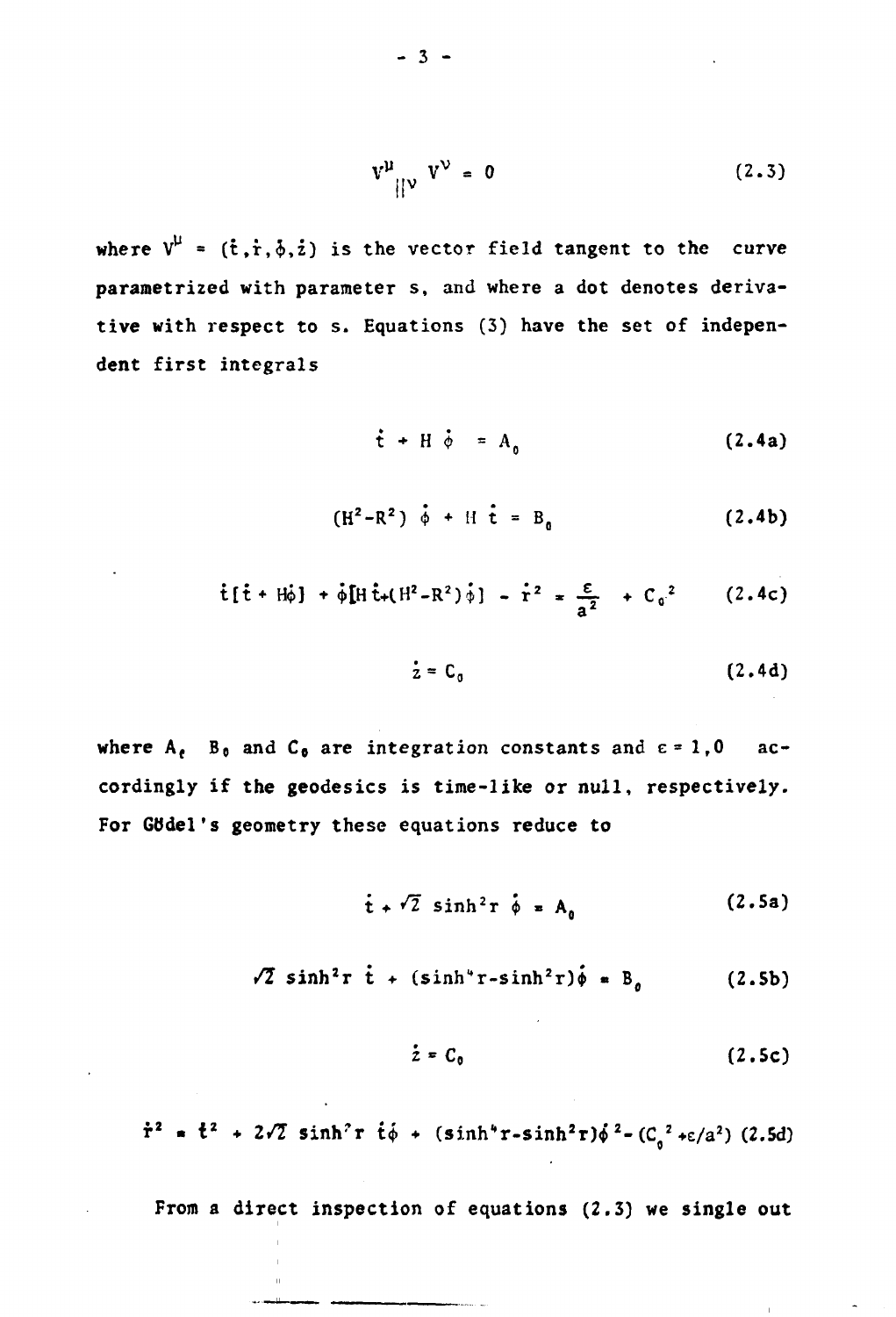**the two families of geodesies characterized by**

$$
V^{\mu} = \lambda(1, 0, 0, 1 - \frac{1}{\lambda})
$$
 (2.6a)

$$
V^{\mu} = \lambda(1,0,0,1) \qquad (2.6b)
$$

respectively time-like and null-like curves, in which  $\lambda$  is a positive arbitrary number. For  $\lambda=1$  the congruence determined **by (2.6a) are the world lines of the matter content of the model. The set (2.5), (2.6) exhausts** all **possible solutions of the equation of geodesies.**

**We can rewrite equations (2.5) as**

$$
\dot{\phi} = \frac{\sqrt{2} A_0}{\cosh^2 r} - \frac{B_0}{\sinh^2 r \cosh^2 r}
$$
 (2.7a)

$$
\dot{\mathbf{t}} = \mathbf{A}_0 \left[ 1 - \frac{2 \sinh^2 \mathbf{r}}{\cosh^2 \mathbf{r}} \right] + \frac{\sqrt{2} \mathbf{B}_0}{\cosh^2 \mathbf{r}} \tag{2.7b}
$$

$$
\dot{z} = C_0 \tag{2.7c}
$$

$$
\dot{\tau}^2 = A_0^2 - D_0^2 - \left(\sqrt{2} A_0 \frac{\sinh r}{\cosh r} - \frac{B_0}{\sinh r \cosh r}\right)^2 \quad (2.7d)
$$

**Although equations (2.7) can be directly integrated ( a task which we postpone for section 5) let us investigate here the general behaviour of the geodesic families by using the power**ful method of the Effective Potential. This allows us to ob**tain directly many results of section 5 and also gives us a deeper insight on the global properties of motion in Gifdel's space-time.**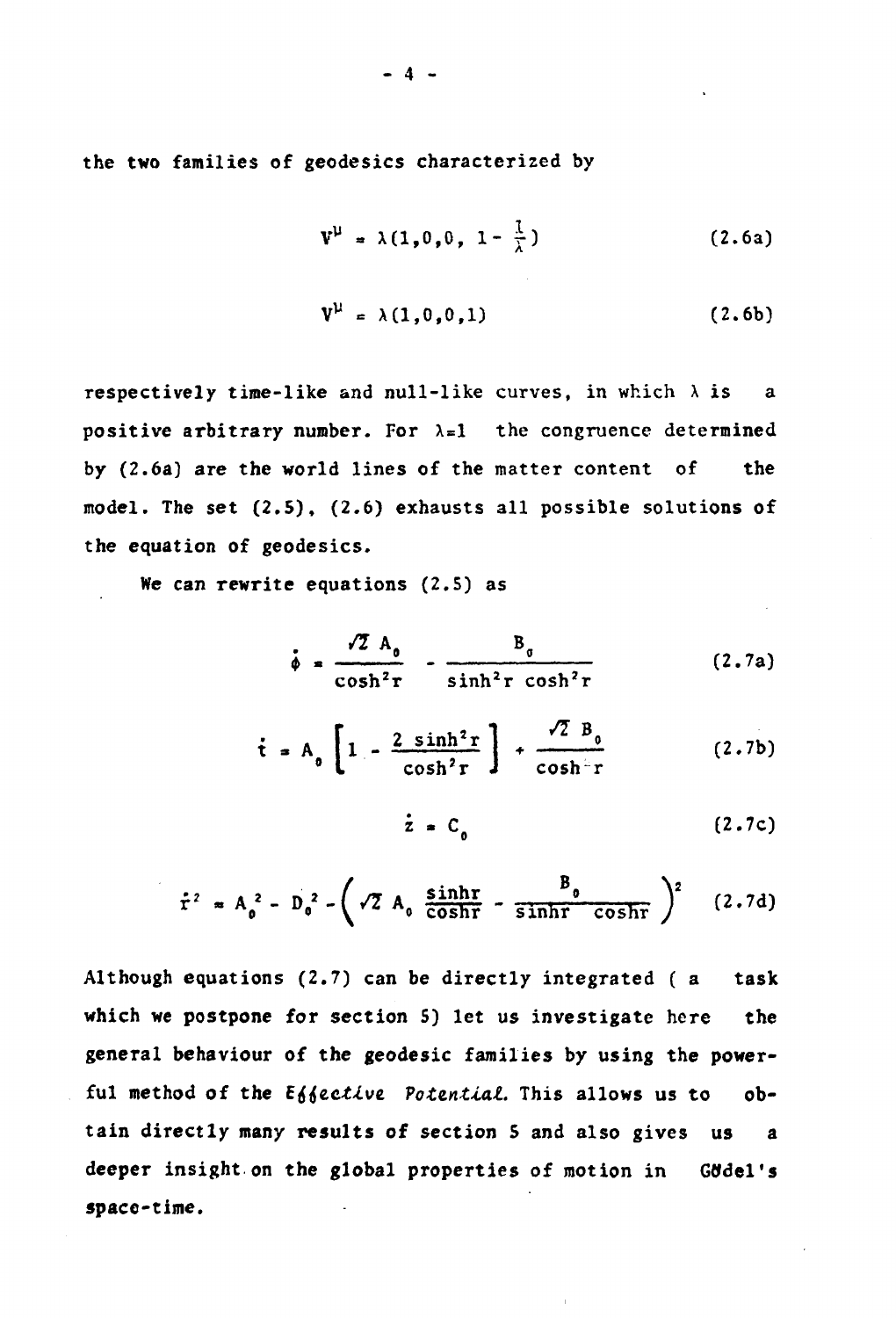**III. THE EFFECTIVE POTENTIAL**

**Equation (2.7d) can be expressed**

$$
\dot{\tau}^2 = A_a^2 - V(r) \tag{3.1}
$$

**where the effective potential V(r) has the form**

$$
V(r) = \left[\sqrt{2} A_0 \frac{\sinh r}{\cosh r} - \frac{B_0}{\sinh r \cosh r} \right]^2 + D_0^2 \qquad (3.2)
$$

**Here we denote**

$$
D_n^2 = C_n^2 + \varepsilon/a^2
$$
 (3.3)

**From the above equations we can easily see that A<sup>2</sup> is the square of the total energy in case of photons (null curves,e«0) and the square of the total energy per unit of mass for massive particles** (time-like curves,  $\epsilon = 1$ ). Also  $B_n$  in interpreted as **the total angular-momentum of the trajectories. In fact, intro** ducing the momenta  $p_\mu = g_{\mu\nu} \dot{x}^\nu$  we have  $p_\rho = A_\rho$ ,  $P_T = -\dot{r}$  $P_{\phi}$  **\*** B<sub>**o**</sub>,  $P_{z}$  **\***  $\sim$   $C_{\phi}$ , and equation (2.7d) can be put into the **0**  $(P_{\phi} - a(r))^2$ **form**  $p_a^2$  \* $p_r^2 + p_z^2 + \frac{p}{2}$   $\rightarrow$   $\rightarrow$   $\epsilon/a^2$ . R is given by (2.2a) and R **we note that this expression is analogous to the equation of a charged particle in the presence of the vector potential**  $A_{\phi} = a(\tau)$ . In what follows we shall briefly refer to  $A_{\phi}$  as<br>the "energy" of the particles (geodesic trajectories).

**Now using equation (3.1) we can make a complete character ization of the motion into three distinct cases:Bo>0, Bo«0 and**

**B,<0, as the corresponding potentials V(r) are basically dis-**

**the "energy" of the particles (geodesic trajectories).**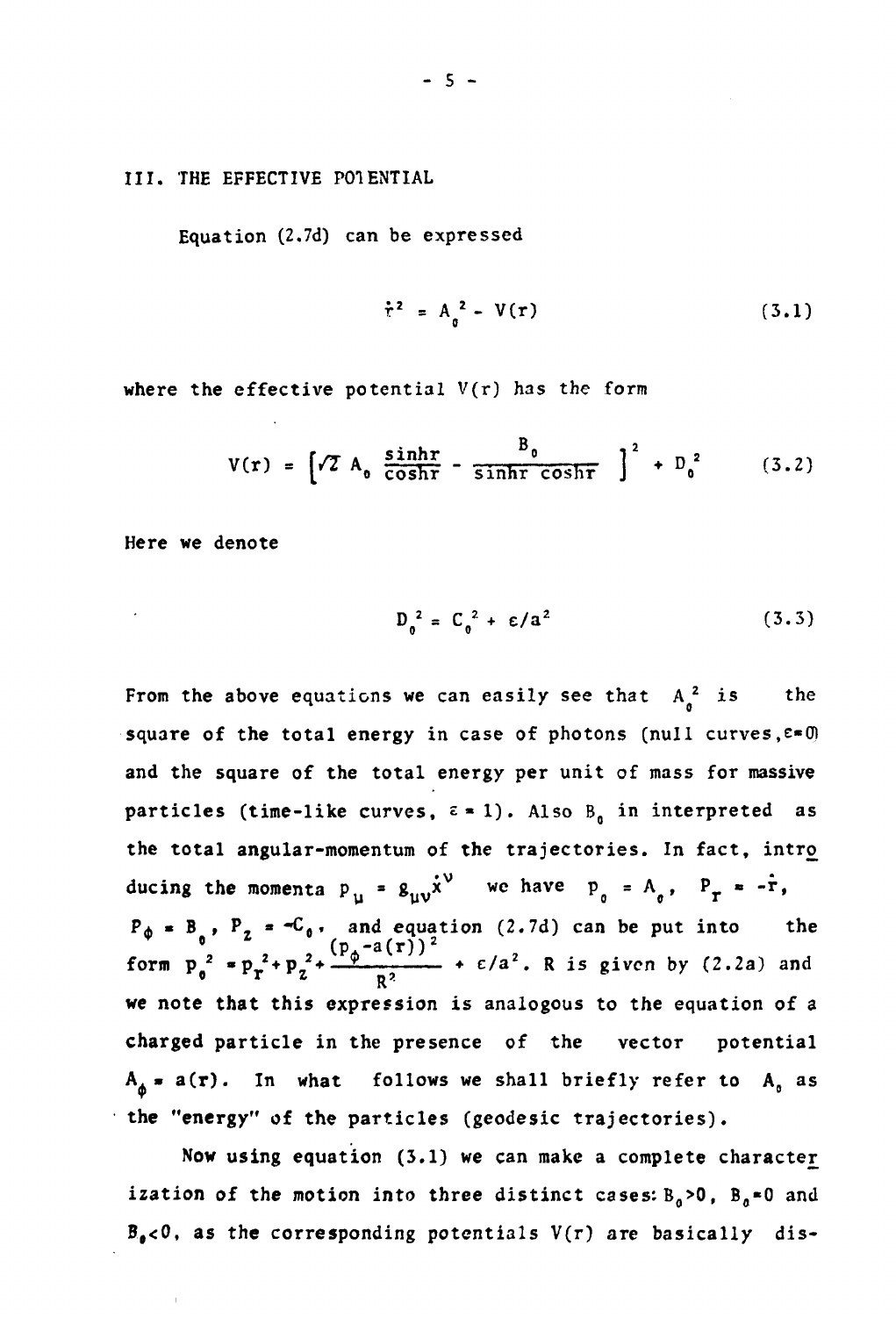tinct. Let us define the parameters

$$
\gamma = B_{0}/A_{0} \qquad \beta^{2} = D_{0}^{2}/A_{0}^{2} \qquad (3.4)
$$

For physical particles we must have  $0 \leq \beta^2 \leq 1$ . The potential V (r) is depicted in Figs. la, b, c. We have actually plotted  $V(r)$ -  $B^2$   $A^2$ and, in the case of  $\beta^2 = 0$ , the graphs represent  $V(r)$  directly. For  $S^2 \neq 0$ ,  $V(r)$  is obtained by an upward shift of the graphs.



**FIGURE 1: Graphs of the Effective Potential**

**Let us discuss the three distinct cases of the above figures. The radial coordinate r oscilates in the allowable classical** domain  $r_1 \le r \le r_2$ , the turning points being

$$
\sinh^{2} r_{i} = \frac{1 + 2\sqrt{2}\gamma - \beta^{2} + \sqrt{1 - \beta^{2}} \sqrt{(2\gamma + \sqrt{2})^{2} - (1 + \beta^{2})}}{2(1 + \beta^{2})}
$$
(3.5)

respectively for  $i = 1, 2$ , and for which  $\dot{r}^2 = 0$  (equivalently  $V(r) =$ **A <sup>5</sup> ? ) . Since the total "energy" A<sup>0</sup> 2 is a fixed quantity for each geodesic the trajectory is kept within the cylindrical shell**  $r_1 \le r \le r_2$ . We show later that the trajectories are closed in the  $(r, \phi)$ -plane. We now consider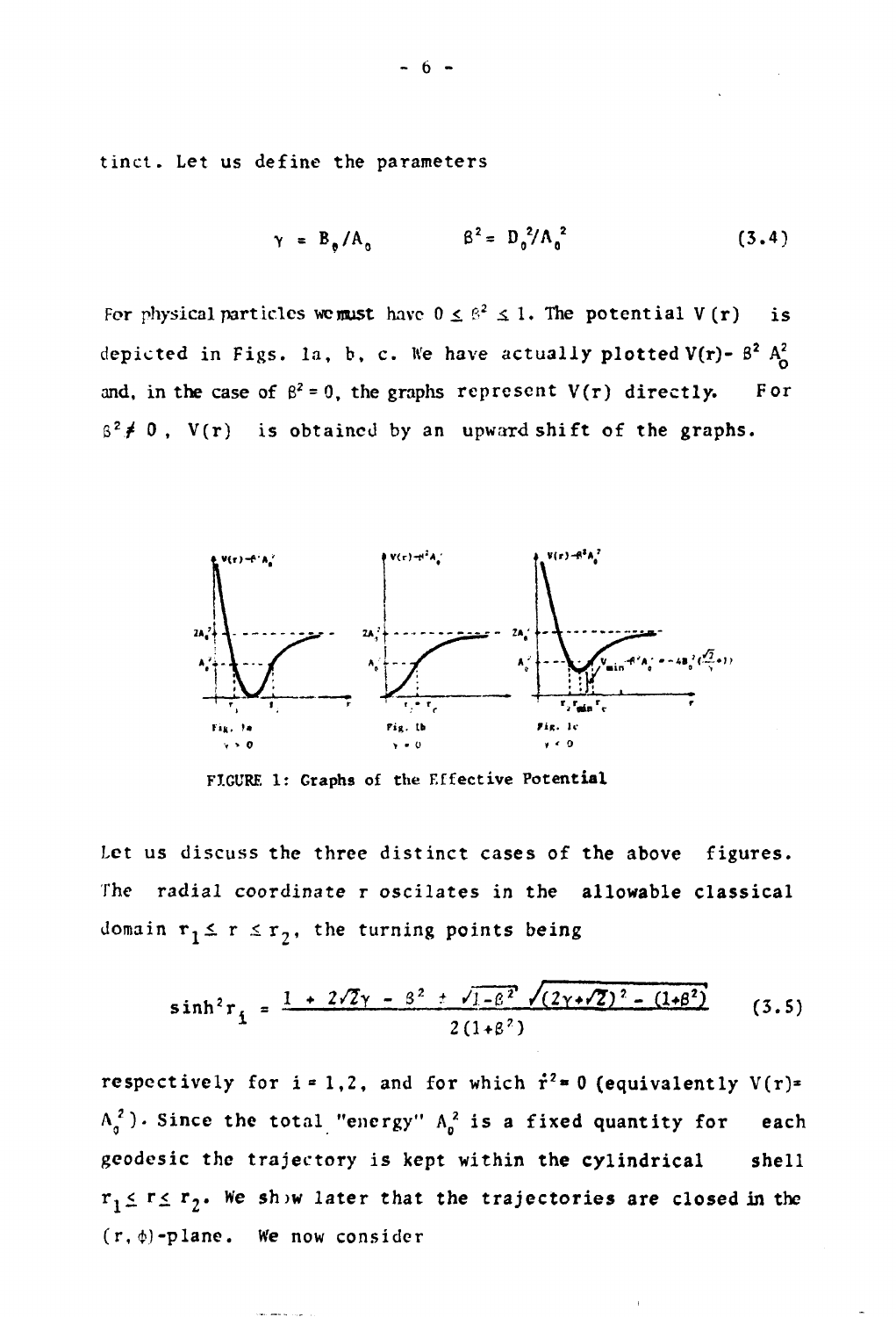**Case 1: Y > O**

The case  $\beta^2 = 0$  corresponds to photon trajectories in a  $z = const$ . **plane. For massive particles or photons with non-null momentum** along  $z \left( \beta^2 \neq 0 \right)$  the width of the cylindrical shell diminishes and goes to zero for  $\beta^2 = 1$ . Indeed this limit  $\beta^2 = 1$  corresponds to an upward shift of  $A_0^2$  for the potential of Fig. 1 the new minimum of the curve  $V(r)$  is now equal to  $A_n^2$ . This **implies that the width of the shell is zero, localizing the r**coordinate of the particle at  $r = r_{min} = arc sinh^2 \frac{\sqrt{2}}{2} \gamma$ .

**On the other hand the value of r correponding to the minimum of the potential (sinh<sup>2</sup>r =**  $\frac{\sqrt{2}}{2}$  $\gamma$ **) makes**  $\phi$  **= 0 (cf. eq.(2.7a))** for any  $\beta^2 \leq 1$ . This is actually a necessary condition for the **motion of the particle to occur inside the cylindrical shell,** as this garantees that the extremum  $\dot{\phi} = 0$  always occur inside the shell. For  $\beta^2 = 1$  we have  $\phi = 0$  always, and the particle moves **only in the z- direction, which corresponds to the solutions (2.6 a,b) for e \* 1,0 respectively.**

**Finally we should notice that from the dependence of r. on the parameter Y, we can see that the cylindrical shell** can be located at any distance from the axis  $r = 0$ , for differ **ent values of y. We remark also that geodesies with Y>0 are not allowed to reach the origin r« 0. The form of the potential is highly stable with respect to variations of the total "energy" A<sup>0</sup> <sup>2</sup> of the particles, and as a consequence its properties are** valid for all finite values of  $A_0^2$ .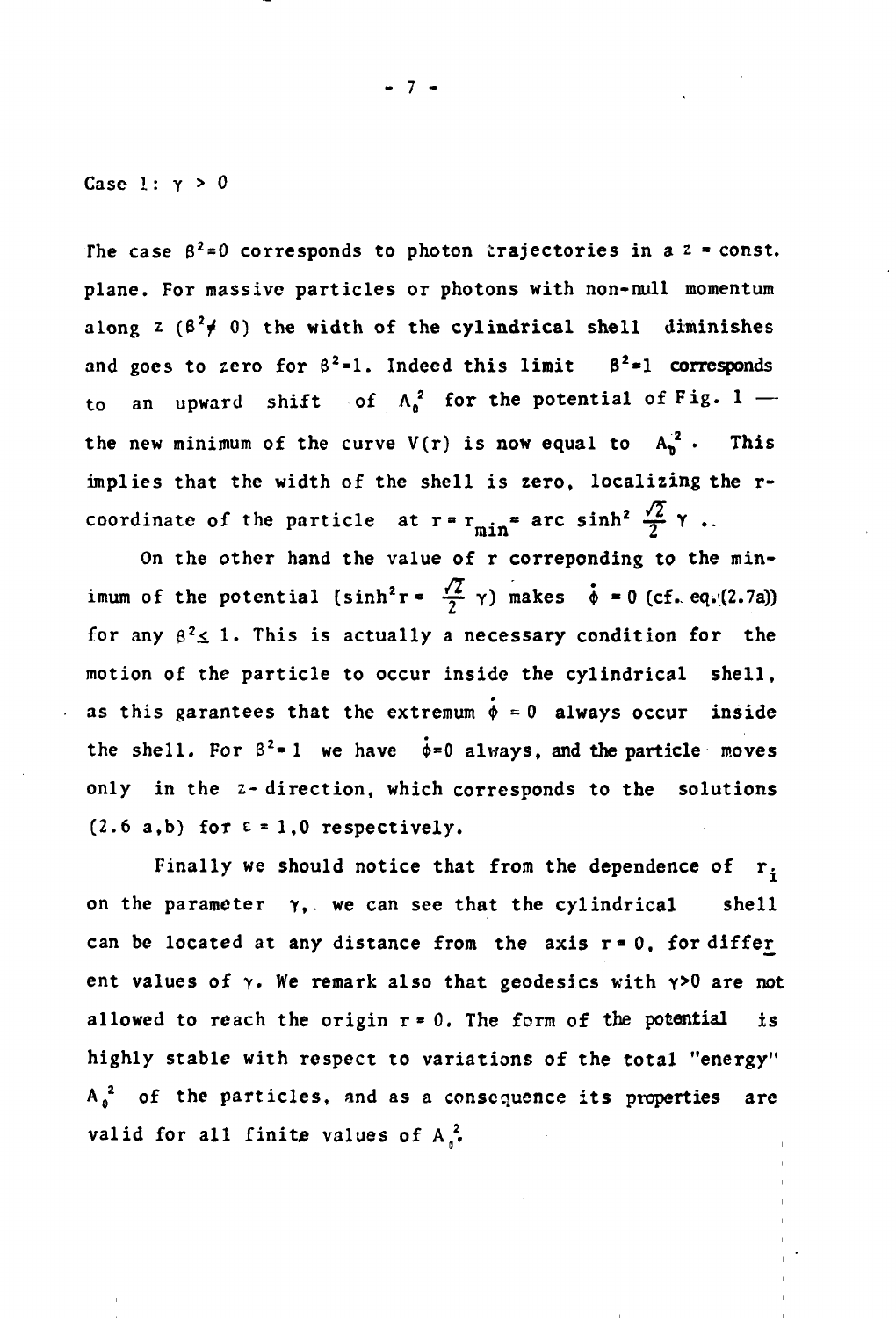#### **IV. CONFINEMENT**

We now show that for  $y \le 0$  the potential  $V(r)$  produces a **confinement of all the trajectories within the cylinder**  $r \leq r_c$ **,** with  $sinh$   $r_c = 1$ .

## Case  $2: \gamma = 0$

For  $\beta^2 = 0$  it is remarkable that the maximum radial dis**tance which any of these (Y=0) photons can attain is given** by sinh r<sup>\*</sup> 1. This fact was also noticed in Ref. [2]. Remarkably enough this value  $r = r_c$  has been defined by GBdel as a lim **iting value separating causal from a causal regions of the space-time. In fact, the form of the potential V(r) given in** Fig. 1b shows that for any value of the total energy  $A<sub>a</sub><sup>2</sup>$  the **photons are always confined inside the cylindrical surface** r<sup>\*</sup>r<sub>c</sub>. But we see that this result holds also for massive par**ticles although they are never able to attain the limiting wall.**

#### **Case 3: y < 0**

**From equations (3.2) we obtain that V(r) has a minimun(cf. Fig. lc) at**

$$
\mathbf{r}_{\text{min}} = \text{arc sinh}^2 \frac{-\frac{\sqrt{2}}{2} \gamma}{1 + \sqrt{2} \gamma}
$$
 (3.6)

Contrary to the two previous cases the minimum of  $V - B^2 A_0^2$  is not zero but has the non-null value  $V_{\text{min}}$  -  $\beta^2 A_0^2$  =  $-4B_3^2 \left(\frac{\sqrt{2}}{2} \div 1\right)$ **However** from equation (3.1) we must have

$$
V_{\min} \le A_0^2 \tag{3.7}
$$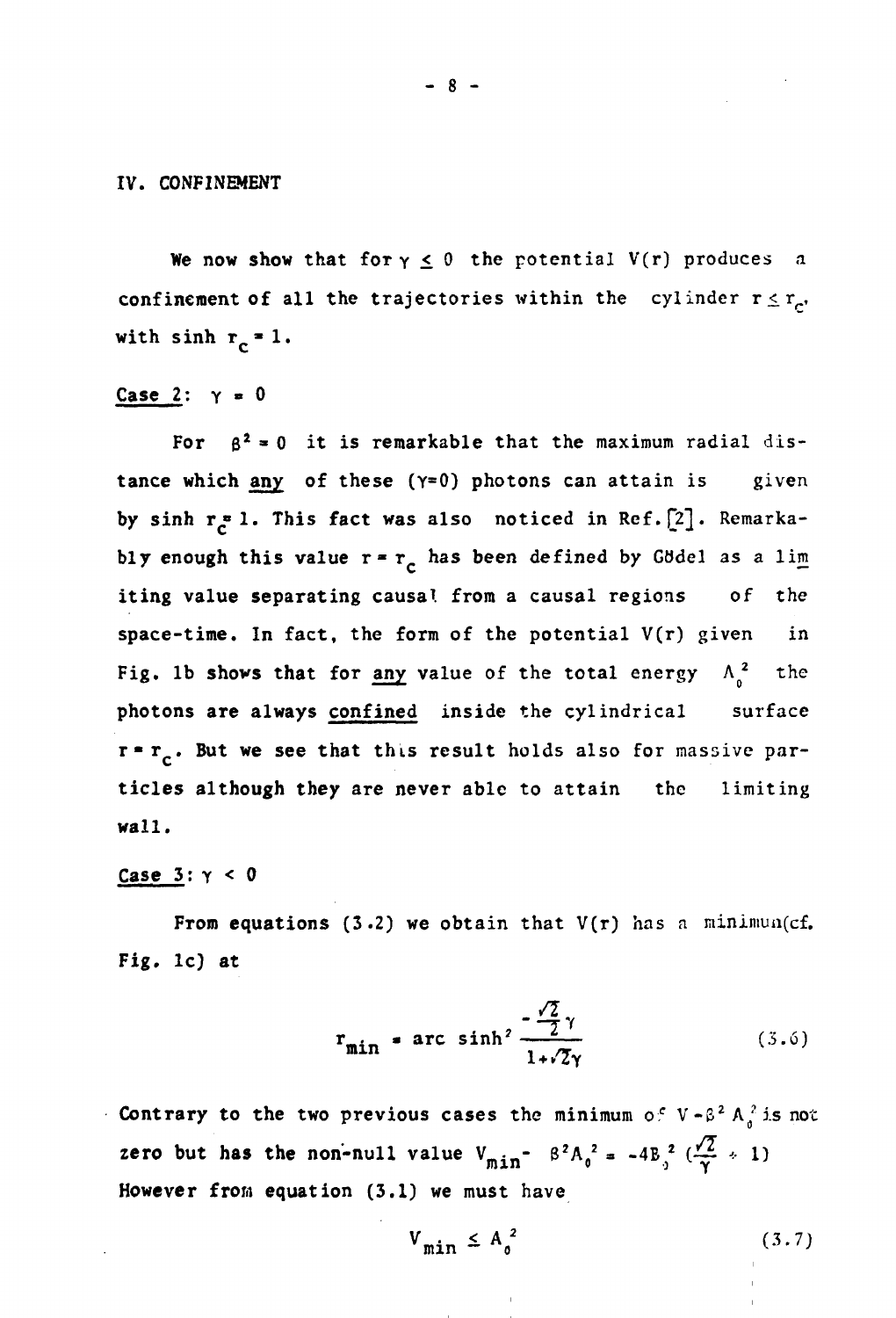**This implies that the permissible range of negative values of**  $\gamma$  is bounded  $^{\lceil 6 \rceil}$ .

$$
\frac{-\sqrt{2} + \sqrt{1+\beta^2}}{2} \leq \gamma < 0, \tag{3.8}
$$

the lower bound  $\gamma = \gamma_{\min} = \frac{2\gamma Z + \gamma_{\text{1+}} - \gamma_{\text{2}}}{2}$  corresponding to the **equality in (3.7). Contrary to the two previous cases, in which**  $V_{\min} = A_0^2$  is equivalent to  $\beta^2 = 1$ ,  $\dot{\phi} = 0$  — the limiting situation  $V_{min} = A_0^2$  leads to values  $6^2 < 1$  and  $\phi \neq 0$ . Thus in this limit the orbits will have  $r = r_{min} = const$ . with  $\gamma = \gamma_{min}$ and  $\phi$  = const  $\neq$  0. These are circular orbits (more precisely the projection of the orbits in the plane  $(r, \phi)$  are circular) and it is clear that the only possible case of circular orbits cor responds exactly to the lower bound of  $\gamma$ .

We remark that for any case the allowable range of  $\gamma$  is given by

$$
\frac{-\sqrt{2} + \sqrt{1+\beta^2}}{2} \leq \gamma < \infty \tag{3.9}
$$

By substitution of the value  $Y_{\min} = \frac{-\sqrt{2} + \sqrt{1 + \beta^2}}{2}$  in (3.6) **we obtain the radius of the circular orbits given by**

$$
\sinh^2 r = \frac{\sqrt{2} - \sqrt{1 + \beta^2}}{2\sqrt{1 + \beta^2}} \quad \text{or} \quad \cosh 2r = \frac{\sqrt{2}}{\sqrt{1 + \beta^2}} \quad (3.10)
$$

and (2.7a) and (3.10) give  $\dot{\phi} = 2 A_0 \sqrt{1 + \beta^2}$ . From (3.10) we find that for all circular orbits  $r \leq \frac{1}{2}$  arc cosh  $\sqrt{2} < r_c$ , the **maximum radius corresponding to a null geodesies, as pointed** out in Ref.  $\begin{bmatrix} 3 \end{bmatrix}$ . We find also that for  $\gamma < 0$ ,  $\phi > 0$  always, that **is, h cannot change sign along these trajectories. More general**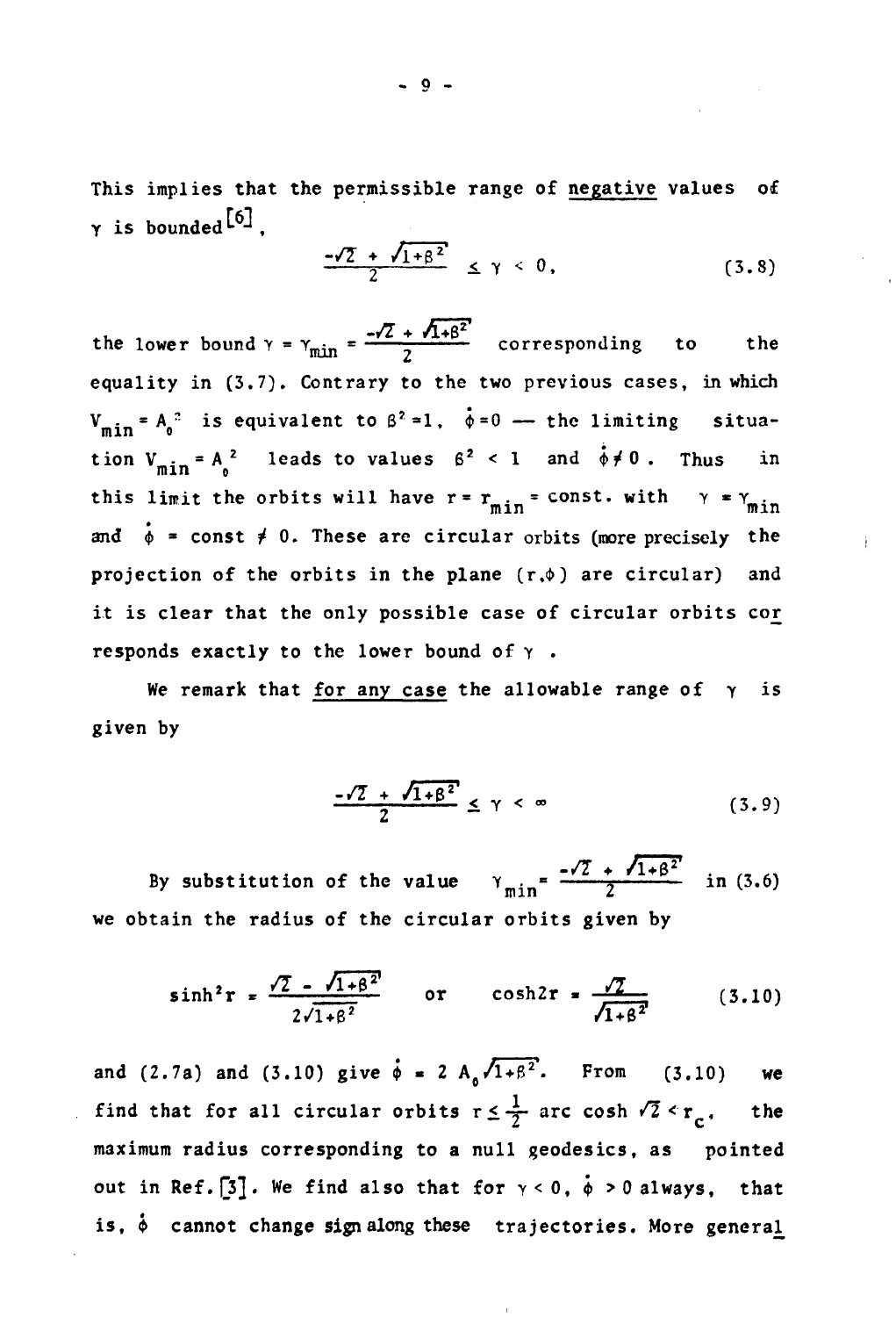ly from (3.4) we see that  $r_2 < r_c$  for  $\gamma < 0$ , which confirms our previous statement that all orbits with  $\gamma \leq 0$  are confined inside the cylinder  $r = r_c$ . In other words, the gravita tional field of Gödel's cosmos selects a whole class of parti cles (photons or massive particles, with  $\gamma \leq 0$ ) and isolate them inside the region  $r \le r_c$ .

# **V. THE INTEGRATION OF GEODESICS EQUATIONS**

**To obtain more information about the geodesic motion in** Gödel's universe, let us now integrate completely the system **of equations (2.7).**

**Equation (2.7c) can be immediately integrated to**

$$
z = C_0 S + z_0 \tag{5.1}
$$

**To integrate equation (2.7d) or (3.1) we introduce the variable p defined by**

$$
\rho = \sinh^2 r \tag{5.2}
$$

**Equation (3.1) is then reexpressed**

$$
\hat{\rho}^2 = 4 A_0^2 \{ -(1+\beta^2) \rho^2 + (1+2\sqrt{2}\gamma - \beta^2) \rho - \beta^2 \} (5.3)
$$

**a solution of which is given by**

$$
\rho(s) = \frac{1+2\sqrt{2}\gamma-\beta^2}{2(1+\beta^2)} + \frac{\sqrt{1-\beta^2}}{2(1+\beta^2)} \sqrt{(2\gamma+\sqrt{2})^2-(1+\beta^2)} \cos 2A_0 \sqrt{1+\beta^2} (s-s_0)
$$
\n(5.4)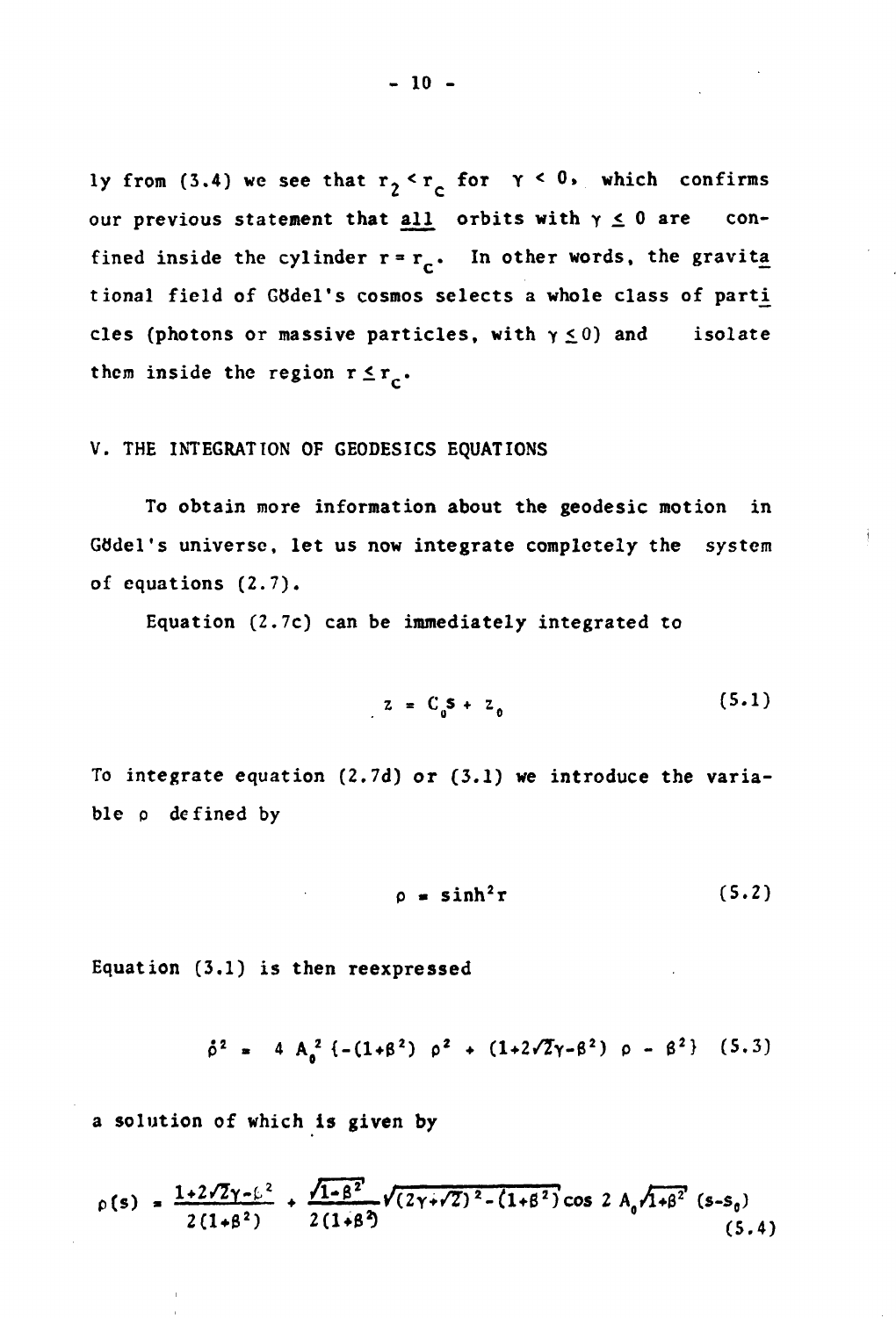This solution corresponds to have chosen s<sub>a</sub> such that o is o maximum at  $s = s_0$ .

We reobtain now a number of results which have been  $ob-$ **We reobtain now a number** of results which have been **ob**tained in section III from equation (3.5) and the analysis of<br>Figs. la, b, c, showing the power of the method of the Effec-Figs, la, **b,** c, **showing the power** of the method of the I-1'feetive Potential **Theorem is a structure of product** and one of the structure of  $\mathbf{m}$  and  $\mathbf{m}$  and  $\mathbf{m}$ are obviously the roots  $r_i$  given in  $(5.5)$ , namely

are obviously the roots received in (3.5), namely the roots received in (3.5), namely the roots received in (3

$$
\rho_{\text{max}} = \frac{1 + 2\sqrt{2}\gamma - \beta^2 \pm \sqrt{1 - \beta^2} \sqrt{(2\gamma + \sqrt{2})^2 - (1 + \beta^2)}}{2(1 + \beta^2)}
$$
(3.5)

**From (3.5) or (5.4) we must have**

$$
(2\gamma + \sqrt{2})^2 \geq (1+\beta^2) \tag{5.5}
$$

This inequality together with the obvious condition  $c \geq 0$  implies **(cf. Ref.[6])**

$$
\frac{-\sqrt{2} + \sqrt{1+\beta^2}}{2} \leq \gamma < \infty, \tag{3.9}
$$

**the lower limit corresponding to** the equality in (5.5)

**We also have that p is** a **constant for the** cases

(i) 
$$
\beta^2 = 1
$$
  
(ii)  $\gamma = \frac{-\sqrt{2} + \sqrt{1 + \beta^2}}{2}$ 

**from (3.5) taking**  $\rho_{\text{max}} = \rho_{\text{min}}$ **, or from (5.4).** Case (i) gives  $p = \frac{p}{2}$  **Y** which implies  $\phi = 0$ . These are curves with  $q_1, q_2, \ldots, q_n$ **const., and a velocity vector** field along the z-axis. Case (ii )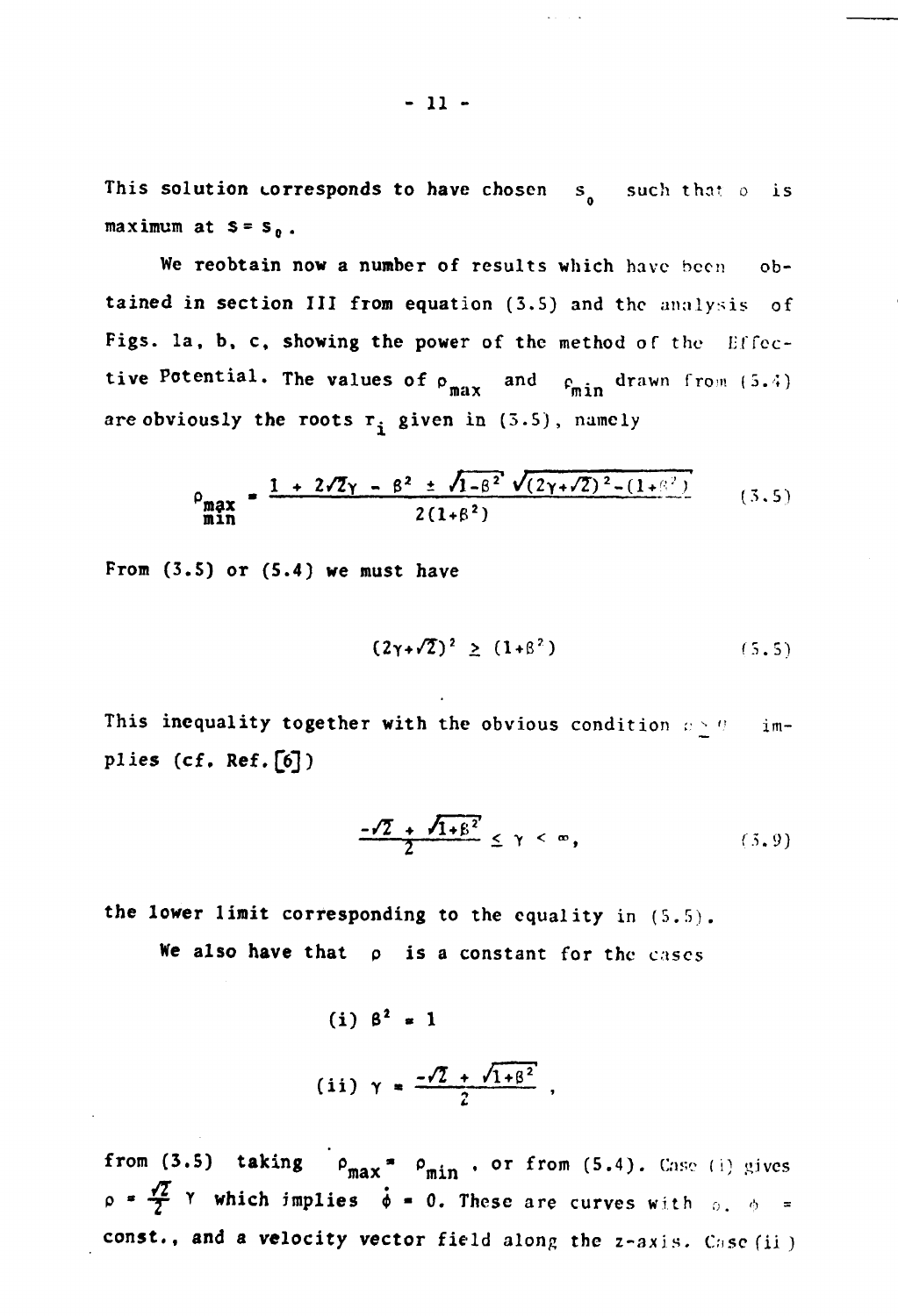**corresponds to the lower limit of Y (cf. (3.9)) and we have**

$$
\rho = \frac{\sqrt{2} - \sqrt{1 + \beta^2}}{2\sqrt{1 + \beta^2}}
$$
 (3.10)

**or, equivalently.**

$$
\cos 2\tau = \frac{\sqrt{2}}{\sqrt{1+\beta^2}}
$$

which for  $0 \le \beta^2 \le 1$  implies  $1 \le \cosh 2r \le \sqrt{2}$ , as already **mentioned.** Also  $\phi$  = const = 2 A<sub>8</sub>  $\sqrt{1+\beta^2}$  and it is clear **that this is the case of "circular" orbits (actually spatial helices if**  $C_0^2 \neq 0$  ).

**We also remark that for both cases (i) and (ii) the or**bits  $r$  = const. are stable, since they are located at the minimum of the potential  $\ddot{r} = - \frac{dV}{dr} = 0$ .

**Of course all the above results are contained in equation (5.4), which shall be used in what follows. We now turn to the** integration of  $\phi(s)$ . Our choice of solution  $(5.4)$  corresponds **to take for equation (5.3) the root**

$$
\delta = -2 A_0 \sqrt{-(1+\beta^2)\rho^2 + (1+2\sqrt{2}\gamma-\beta^2)\rho - \beta^2}
$$
 (5.6)

**Using (2.7a),**

$$
\dot{\phi} = A_0 \frac{\sqrt{2} \rho - \gamma}{\rho (\rho + 1)} \tag{2.7a}
$$

**we have**

$$
\frac{d\phi}{d\rho} = \frac{-(\sqrt{2}\rho - \gamma)}{2\rho(\rho + 1)\sqrt{-(2\rho - \gamma)^2 + (1-\beta^2)\rho(\rho + 1)}}
$$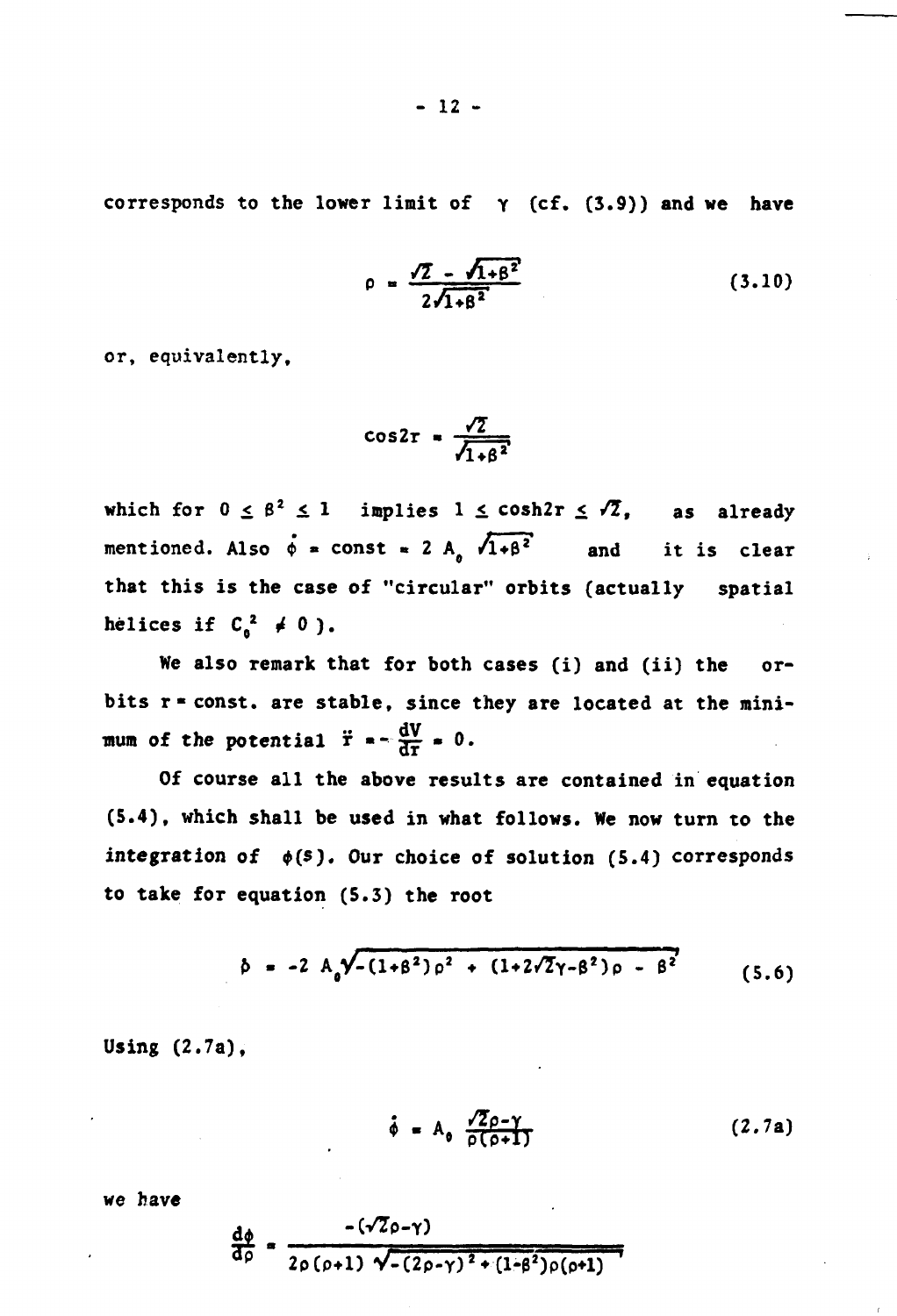**which can be immediately integrated to**

$$
2(\phi - \phi_a) = A + B \qquad (5.7)
$$

where  $\phi$  is an integration constant, and **o**

$$
A = \arcsin \frac{(1-\beta^2+2\sqrt{2}\gamma) \rho - 2\gamma^2}{\rho\sqrt{1-\beta^2}\sqrt{(2\gamma+\sqrt{2})^2-(1+\beta^2)}}
$$
(5.8)

$$
B = \arcsin \frac{[2\gamma(\sqrt{2}+\gamma) + 1 - \beta^2](\rho+1) - 2(\sqrt{2}+\gamma)^2 \rho}{(\rho+1) \sqrt{1-\beta^2} \sqrt{(2\gamma+\gamma^2)^2 - (1+\beta^2)}}
$$
(5.9)

**Equation (5.7) results**

$$
\cos (\phi - \phi_0) = \frac{(2\gamma + \sqrt{2}) \rho + \gamma}{\sqrt{(2\gamma + \sqrt{2})^2 - (1 + \beta^2)} \sqrt{\rho(\rho + 1)}}
$$
(5.10)

**for cosA cosB <0. The czsn cosA cosB >0 is compatible only for Y«0 in which case the solution coincides with (5.10). From (5.10) and (5.4) we can easily conclude that the trajectories** are closed in the  $(\rho, \phi)$  - plane. We remark that the expression  $(5.10)$  is not valid for the orbits with  $\rho$  = const. (cases (i) **and (ii) above).**

**The equation for t(s) can also be integrated to**

$$
t_g \frac{\sqrt{2}}{2} (t+A_0(s-s_0)) = \frac{1+\beta^2+\sqrt{2}(2\gamma+\sqrt{2})-\sqrt{1-\beta^2}\sqrt{(2\gamma+\sqrt{2})^2-(1+\beta^2)}}{2(\gamma+\sqrt{2})\sqrt{1+\beta^2}}t_gA_0\sqrt{1+\beta^2}(s-s_g)
$$
\n(5.11)  
\nFor the two limit cases (i)  $\beta^2 = 1$  and (ii)  $\gamma = \frac{-\sqrt{2} + \sqrt{1+\beta^2}}{2}$ ,  
\nexpression (5.11) can be simplified and yields

(i) 
$$
t = A_0 (s-s_0)
$$
 , (ii)  $\frac{\sqrt{2}}{2} t = A_0 (\sqrt{1+\beta^2} - \frac{\sqrt{2}}{2}) (s-s_0)$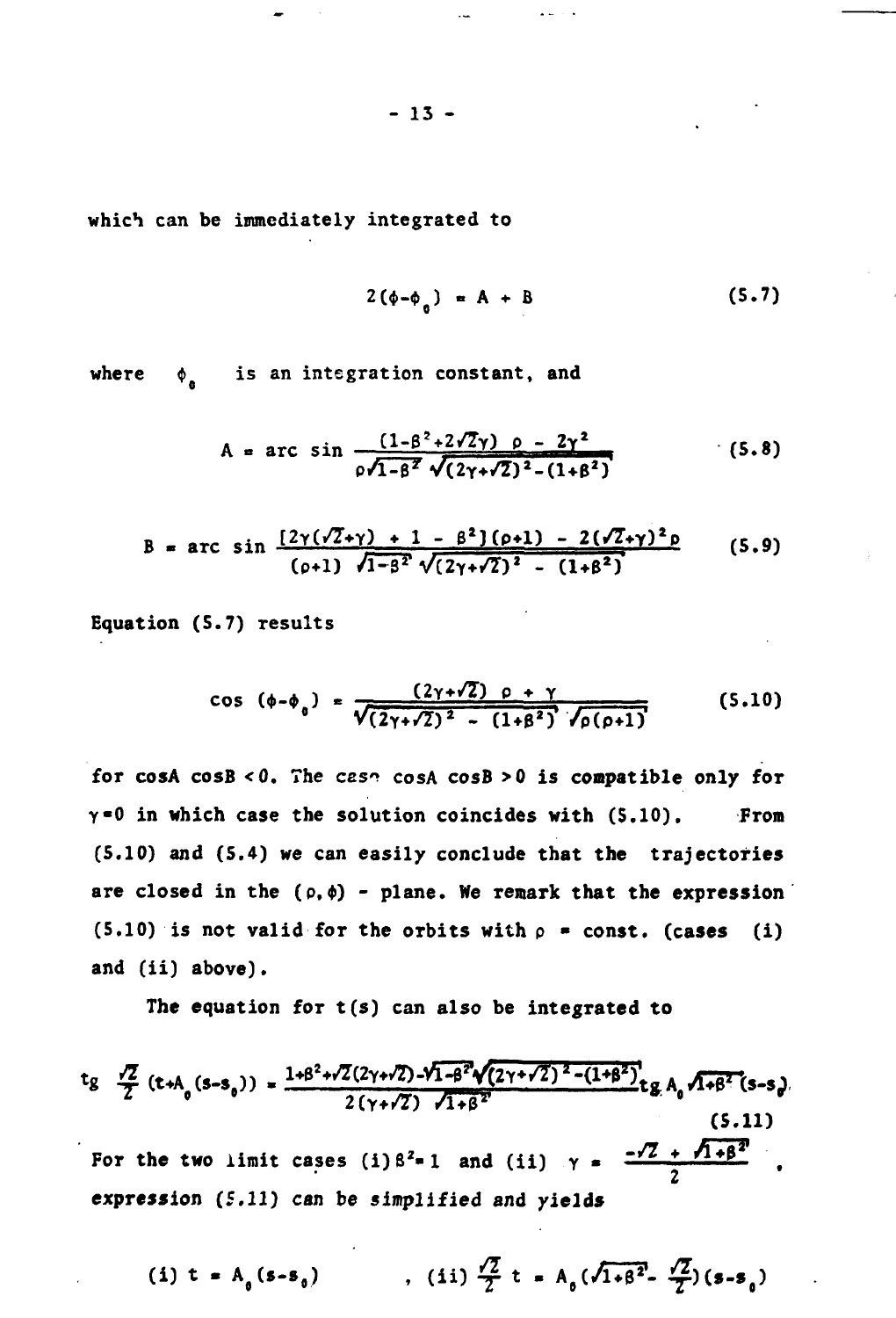**An alternative expression to calculate t(s) is obtained by noting that — for a given geodesies characterized by A, , B, , C 0 — we have**

$$
A_{0} (s) - F(r(s)) + B_{0} (s) - C_{0} z(s) - \epsilon(s - s_{0}) = 0 (5.12)
$$

where  $F(r) = |dr \sqrt{A_n^2 - V(r)},$  which is an obvious in **tegral of P<sub>u</sub>**  $V^{\mu} = \epsilon$ . We remind that  $\epsilon = 1,0$  for time-like **and null-like geodesies respectively.**

VI GRAPHS OF TRAJECTORIES IN THE  $(\rho, \phi)$ - PLANE

**With the aid of the results of the previous sections we can how have a general picture of the projection of geodesic trajectories of particles on the (p, \$)- plane. From expression**  $(5.10)$  it follows that  $\overline{VI}$ .

$$
\cos(\phi - \phi_a) = \pm 1 \tag{6.1}
$$

for  $\rho = \rho_{\text{max,min}}$  (cf. (3.5)). More specifically

if 
$$
\gamma > 0
$$
:  $\cos(\phi - \phi_0) = +1$  for  $\rho_{\text{max}}$ ,  $\rho_{\text{min}}$  (6.2)

$$
\begin{aligned}\n\text{if} \quad \gamma < 0: \quad \cos(\phi - \phi_0) = +1 \quad \text{for } \rho_{\text{max}} \tag{6.3} \\
\cos(\phi - \phi_0) &= -1 \quad \text{for } \rho_{\text{min}}\n\end{aligned}
$$

**By the other hand, expression (2.7a) defines the value**

$$
\rho_{\phi} = \frac{\sqrt{2}}{2} \gamma \tag{6.4}
$$

**- 14 -**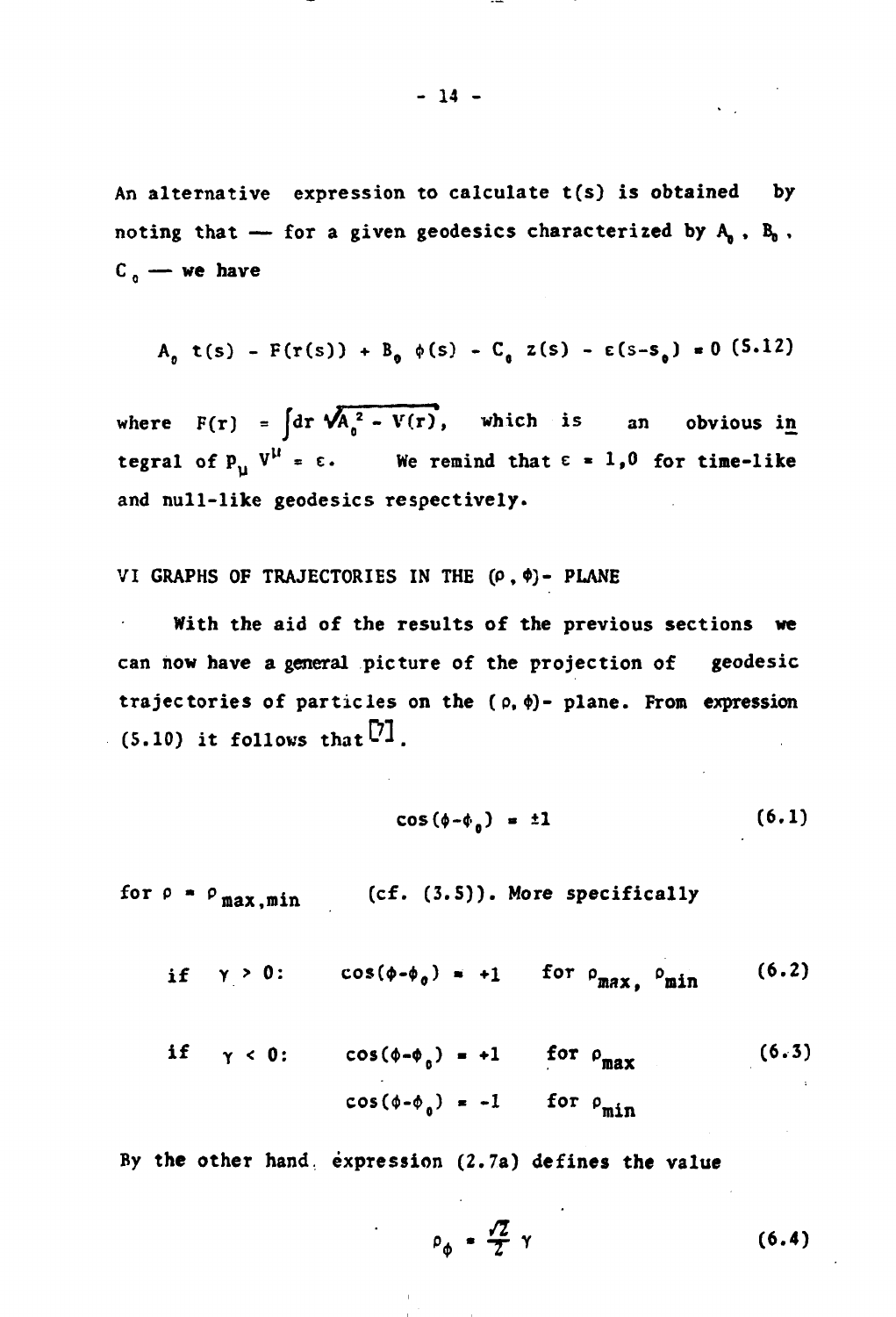and that  $\phi|_{\rho = \rho_{\phi}} = 0$ . We also note that  $\phi > 0$  at  $\rho = \rho_{\text{max}}$ . It re sults

if 
$$
\gamma > 0
$$
:  $\rho_{\min} < \rho_{\phi} < \rho_{\max}$  (6.5)

if 
$$
\gamma < 0
$$
:  $\rho_{\min} < \rho_{\max}$  (6.6)  
 $\dot{\phi} > 0$  always

if 
$$
\gamma = 0
$$
:  $\rho_{\min} = 0$  (6.7)  

$$
\rho_{\max} = \frac{1-\beta^2}{1+\beta^2}
$$

We remind once more that for  $\gamma = \frac{-\sqrt{2} + \sqrt{1+\beta^2}}{2}$ (the lower limit of  $\gamma$  values) we have "circular" orbits with  $\rho = \frac{\sqrt{2} - \sqrt{1+\beta^2}}{2\sqrt{1+\beta^2}}$ . The graphs of Fig. 2 are illustrative.





 $2a<sub>1</sub>$   $x<sub>2</sub>$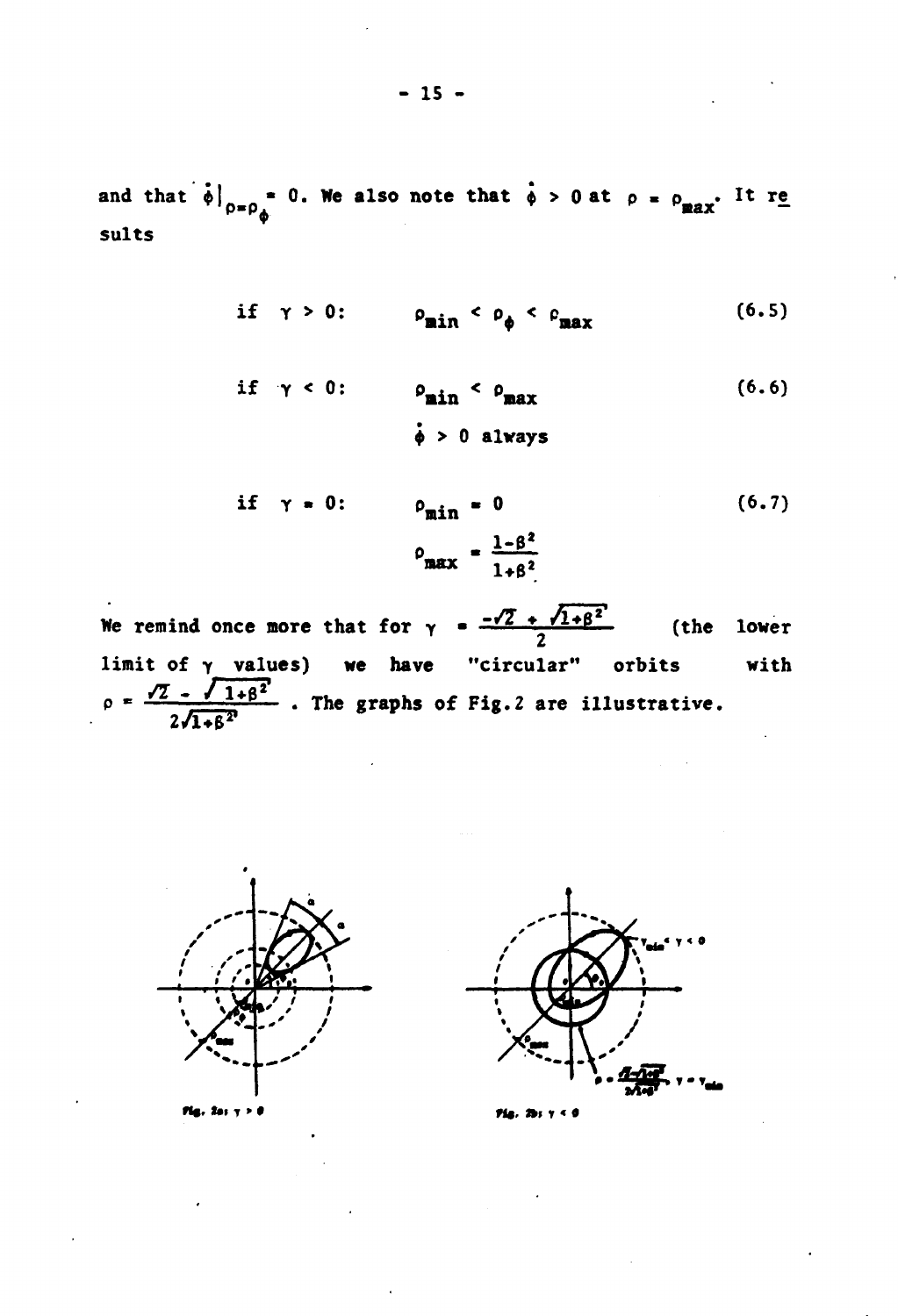



 $As \gamma$  becomes large

$$
\rho_{\text{max}} - \rho_{\text{min}} + \frac{2 \sqrt{1-\beta^2}}{1+\beta^2} \gamma \qquad (6.8)
$$

and

$$
\frac{1}{2}(\rho_{\text{max}}+\rho_{\text{min}})+\frac{\sqrt{2}\gamma}{1+\beta^2}, \qquad \alpha \to \frac{\sqrt{1+\beta^2}}{2\gamma}
$$
 (6.9)

**In other words, as** *y \*<sup>m</sup>* **the angle goes to zero and the ellipse of Fig. 2a is located at an infinite distance from the origin (cf.(6.9)). From (6.8) we have to distinguish'three cases:** (i) for fixed  $\beta^2$ , as  $\gamma \rightarrow \infty$  the ellipse is stretched infinite ly along the direction  $\phi = \phi_{\phi}$ ; (ii) if  $\gamma$  increases as for  $\beta^2$   $\rightarrow$  1 , the ellipse is stretched along the direction **£.<\*•" in an interval of length k9; (iii) if Y increases as** for  $\beta^2$  + 1, where  $k > 1$ , the ellipse reduces to **( 0 ) a point at an infi: ite distance of r« 0 along ;hedirection ••••**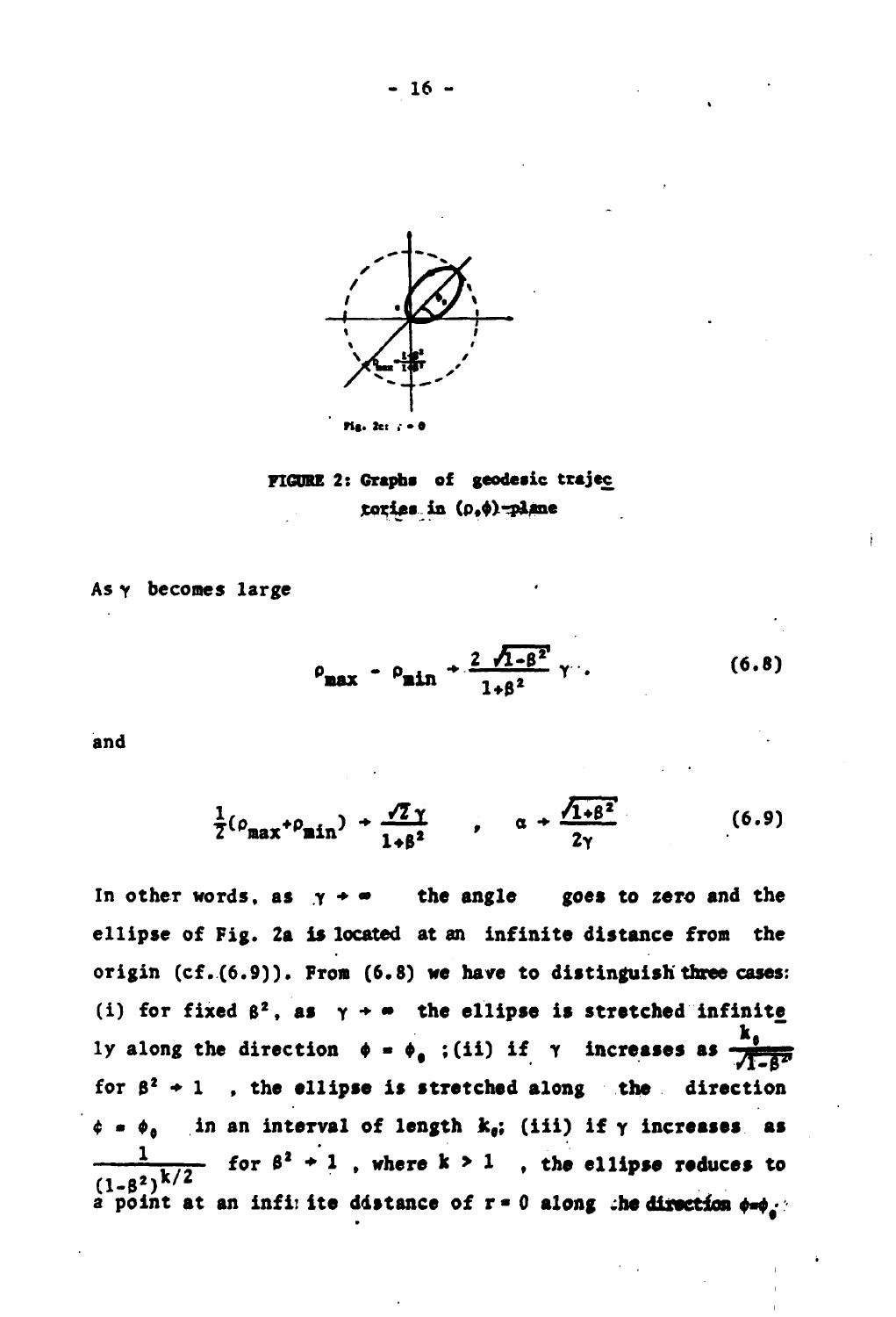**We depict several curves for increasing**  $\gamma$ **, in**  $\mathbb{R}^2$ **g. 3. We remark that the trajectories have all the same counter clockwise direction.**



**(a) Y increasing with B<sup>2</sup> fixed. The ellipse is stretched infinitely** along  $\phi = \phi$ 



**(b) Large** *y* **increasing as ^** for  $\beta^2$ -1. The ellipse stretch **ed in an interval kQ along ••• <sup>0</sup>**



**(č)** Large  $\gamma$ . increasing as  $(1-\beta^2)$ **k / 2 for BM, where a first first call the electron contract of the electron contract of the electron contract of the electron contract of the electron contract of the electron contract of the electron contract of the electron lipse reduces.to a point along**  $\phi = \phi_a$ 

FIGURE 3: Graphs of the  $(\rho, \phi)$ -trajectories for increasing  $\gamma$ **VII HOMOGENEITY IN SPACE-TIME- TRAVEL BACK IN TIME**

**from the above picture we can now make a comment about the homogeneity properties of free motion in GSdel's universe. It is suggestive that the structure of curves that occurs around** r  $\infty$  is reproduced at any point r  $\neq$  0, up to a suitable defor**mation which comes from the r-dependence of the metric coefficients. In other words, the structure of geodesies about the origin 0 is topologically equivalent to the structure about' any other point 0\*. Indeed we now know that the properties of the**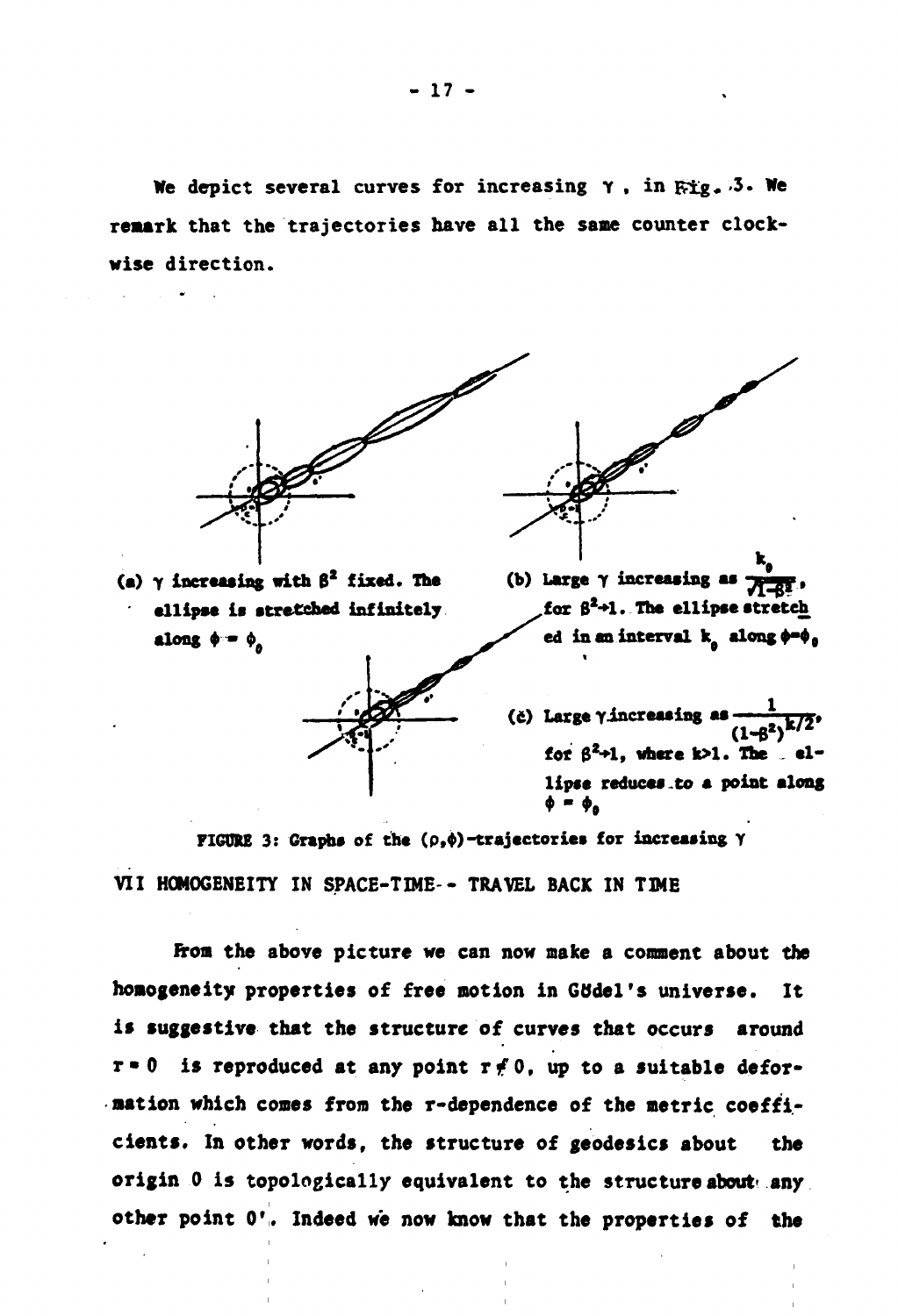**curves depend basically on the value of the angular-momentum** parameter  $\gamma$  of the trajectory, relative to the origin  $r = 0$ , **and in principle it is always possible to find a new parameter "T<sup>1</sup> — connected to the origin 0\* of a new coordinate system — such that one set of the old elliptic curves can be circular orbits around the new origin and vice-versa. In this way, the structure of the potentials of Figs la, b and c as well the structure of curves of Figs. 2a, b and c about the origin r« 0 arc reproduced for each observer taken as defining the new origin 0' of the coordinate system (see Fig.3>** This observer (located at the origin  $r = 0$  of a given coordi**nate system) will nevertheless be constrained to see only** the portion of the universe inside the cylinder  $r = r_c$ , be**cause all geodesies which can reach r • 0 are confined in**side the cylinder  $r = r_c$ .

Beyond  $P = P_c = 1$  (that is,  $r = r_c$ ) it occurs the fact that **the tine coordinate t runs backwards. This can be seen from the expression (2.7b),**

$$
\dot{t} = A_0 \frac{(\sqrt{2}\gamma + 1) - \rho}{\rho + 1}
$$
 (2.7b)

**that defines the value of p**

$$
\rho_{\rm t} = \sqrt{2}\gamma + 1 \tag{7.1}
$$

for which  $t = 0$ . For  $\rho > \rho_+$  we see from (2.7b) that t decreases. From  $(7.1)$  and the allowable range of  $\gamma$   $(cf.(3.9))$  we can **verify that for**  $\gamma_{\min} < \gamma < 0$ ,  $\rho_{\max} < \rho_t$  **. The first**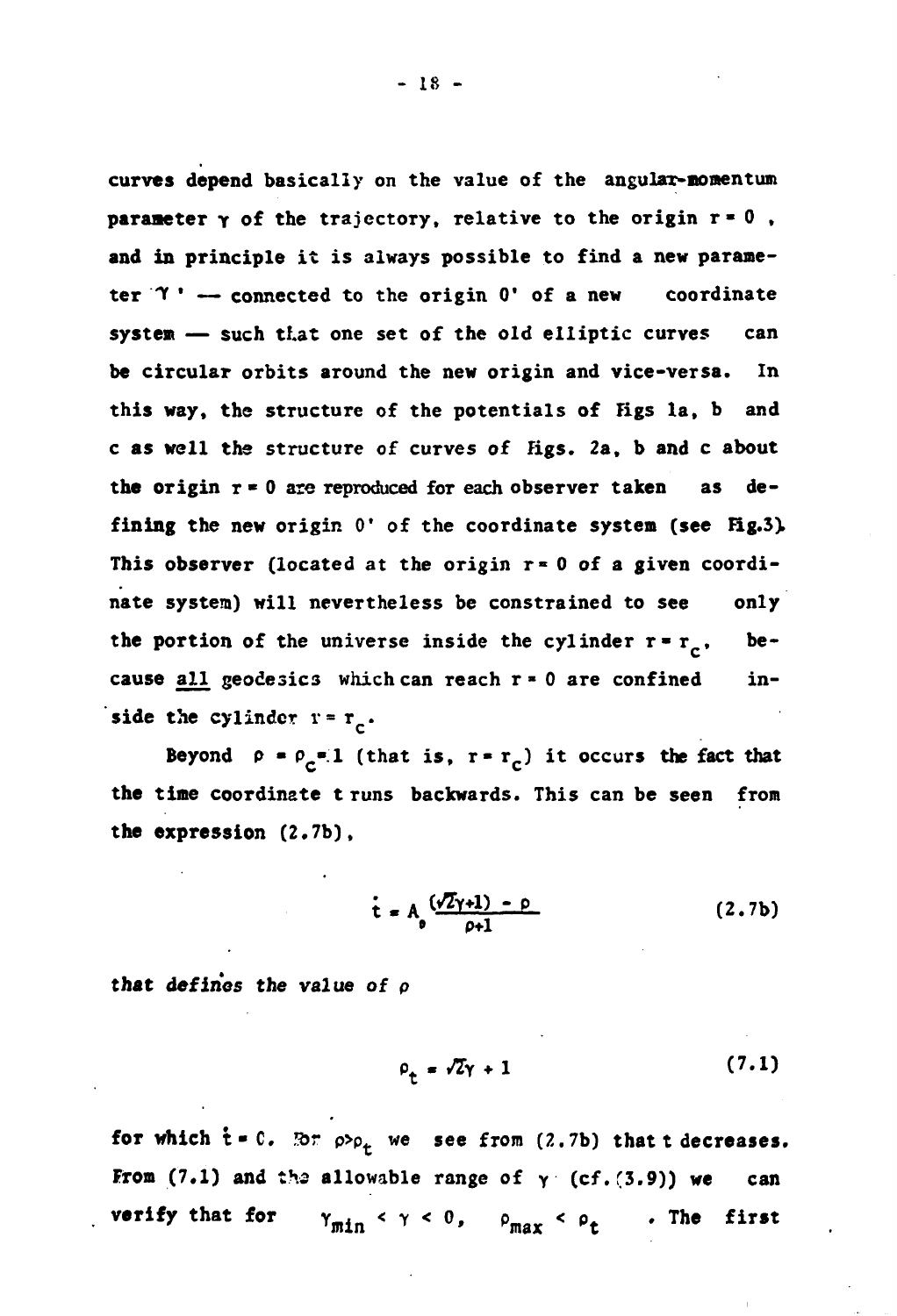root of the equation  $\rho_{\text{max}} = \rho_t$  occurs for  $(\gamma = 0, \beta^2 = 0)$ . The diagrams of Fig.4 are illustrative of the properties of the curves for several  $\gamma$ , with respect to  $\rho_t$  and  $\rho_c$ .



FIGURE 4: Graphs of the trajectories in the (p, p)-plane for  $\rho_c$  (Cödel's several values of  $\gamma$ , with respect to critical radius  $\rho_c = \sinh^2 r = 1$ ) and  $\rho_c$  (for values of  $\rho$  beyond  $\rho_{\epsilon}$  the time-coordinate t decreases).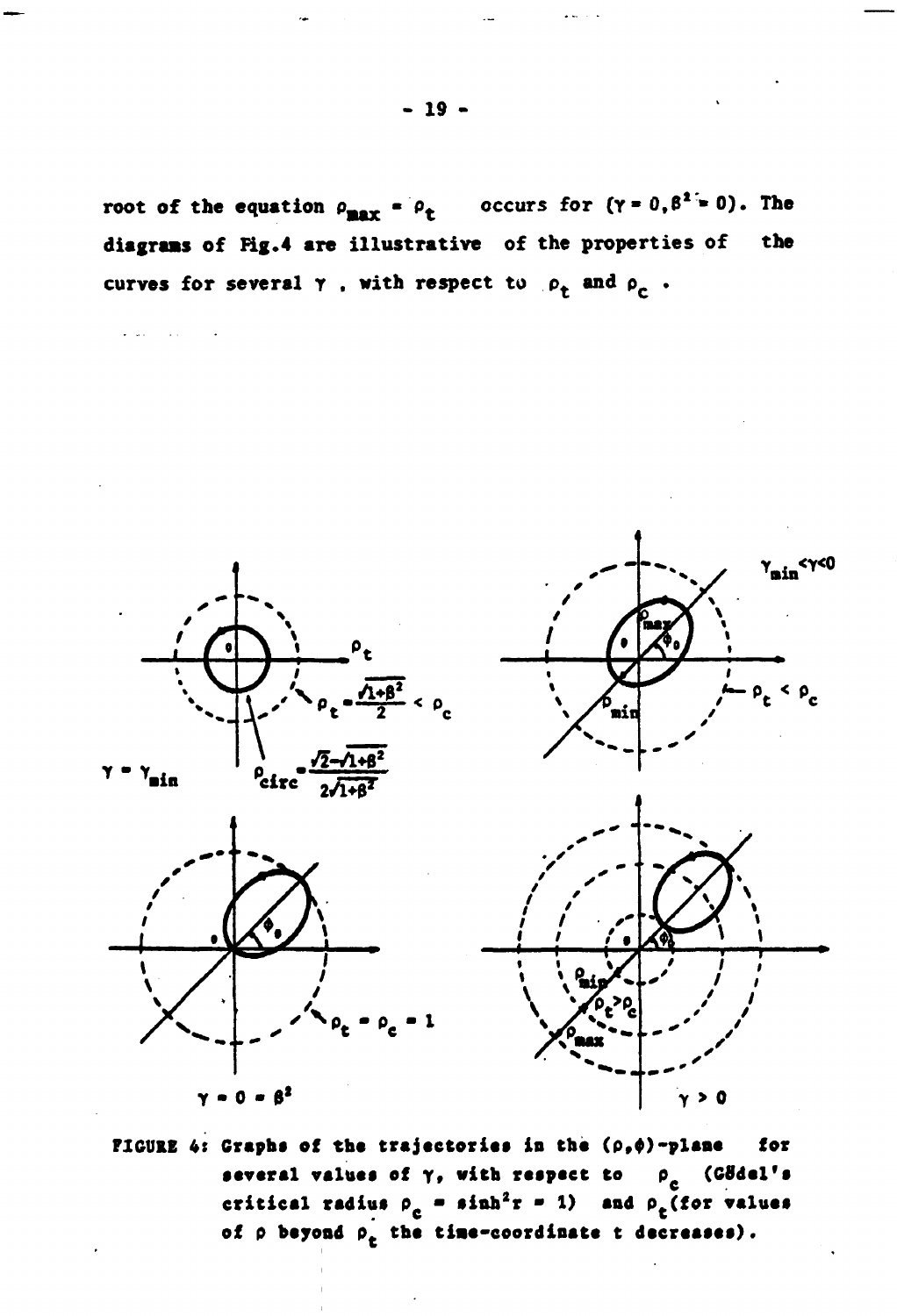### **VIII CONCLUSIONS**

**Although the study of geodesies inGtidel's universe has been undertaken more than twenty years ago by by Kundt, and** Chandrasekhar and Wright<sup>[2,5]</sup>, the complete physical features **of geodesic motion in this geometry remained somewhat obscure, possibly related to the choice of the coordinate system used by these authors to integrate the geodesic equations. In the past twenty years, there seemed to be a general inability to recognize that the direct use of cylindrical coordinates al**lows a deeper insight into the properties of geodesics and **that in this coordinate system we are able to use in a very powerful way the method of the Effective Potential. Also in** this coordinate system  $(t, r, \phi, z)$  the first integrals of motion **(velocity component along the z-axis, energy, and angular-momentum with respect to the origin r=0) provide a simpler and more physical parametrization of the equations of motion. The Effective Potential is completely characterized by this set of physical constants of motion, and its form is highly stable under variation of these parameters. In particular the ratio Y of the angular-momentum with respect to the origin to the energy of the orbit allows us to distinguish three families of geodesics, whether respectively**  $\gamma > 0$ ,  $\gamma = 0$  and  $\gamma < 0$ . The **negative range of y is limited, the lower bound corresponding** to the family of circular orbits in the  $(r, \phi)$ -plane. The im**portant property of confinement of geodesies is produced by** Godel's geometry: from the graphs of the potential we obviously see (cf. Fig.1) that all geodesics for  $\gamma \leq 0$  are confined inside the cylinder  $r=r_c$  about the origin, where  $r_c$  is Gödel's crit

**- 20 -**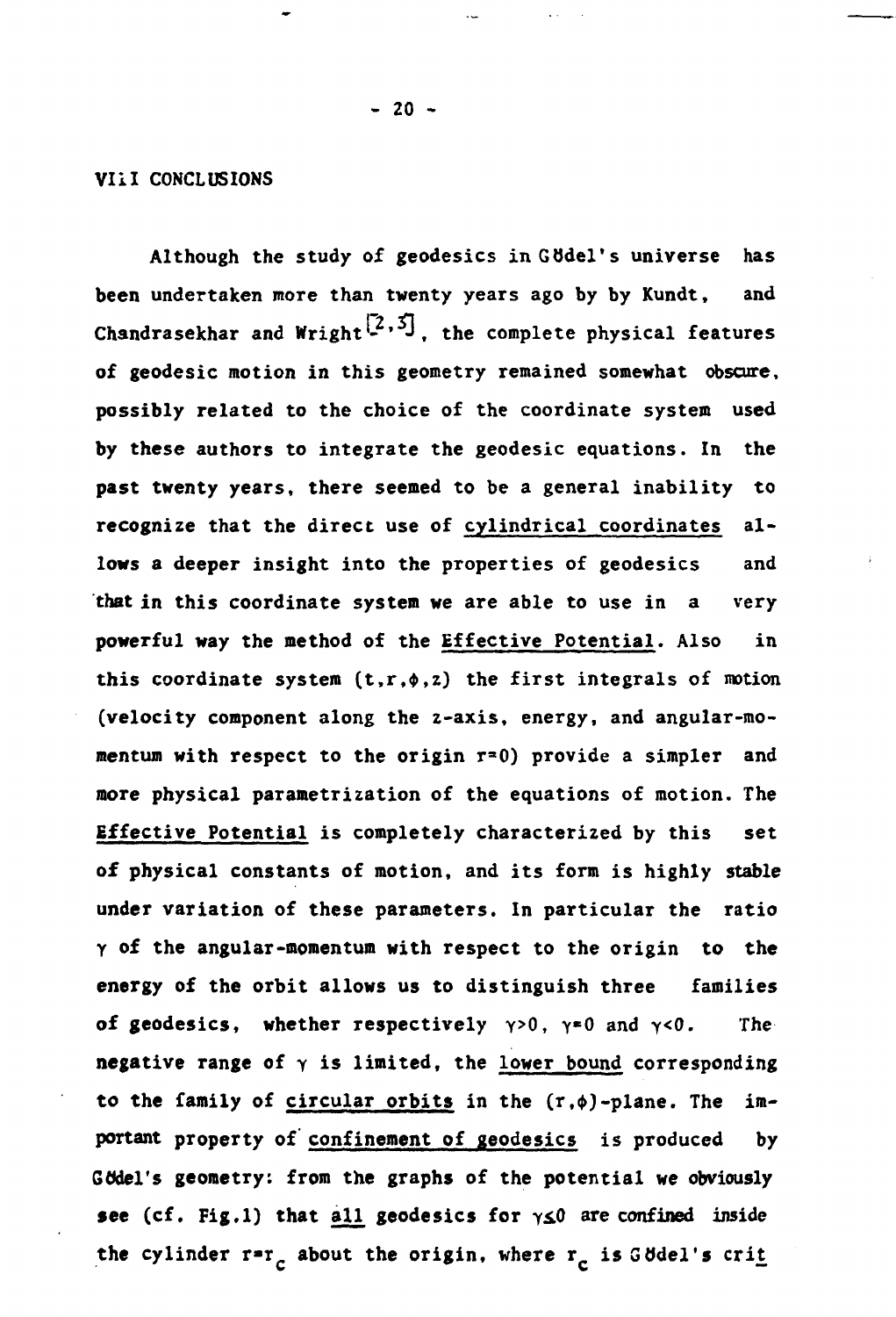ical radius<sup>[1]</sup>. The only geodesics which can reach the limiting wall  $\tau$ <sup>=</sup>r<sub>c</sub> are photon trajectories with zero velocity **along the z-axis. This confinement is independei of the energy of the particles. In other words an ensemble of particles with y<0 is always confined inside the cylinder with radius rc about the origin r<sup>s</sup>0, for any distribution of the particles energy.**

**The above results are obtained directly from the explicit expression of the Effective Potential. From further investiga tion of geodesic equations we show that, expect for one lim** iting case, all trajectories are closed curves in the  $(r, \phi)$ **plane. For Y<0 , the origin r\*0 is contained inside the curve, for y>0 the origin is outside and only for Y'O the curve passes through the crigin. All trajectories have the same counterclockwise direction about any point contained inside** the curve in the  $(r, \phi)$ -plane. In this sense we say that all **trajectories co-rotate with the matter content of the model.** For large values of  $\gamma$  ( $\gamma \rightarrow \infty$ ) the trajectories are located at **an infinite distance from the origin r»0 and their behaviour at infinity depends on the asymptotic behaviour of Y(cf.Fig3)** with respect to the ratio  $(p_2^2 + \varepsilon/a^2)/p_0^2$ .

**The structure of the curves about the origin of the coor dinate system is reproduced about any point 0', up to a situa ble deformation, that is, the structure of geodesies about the origin 0 is topologically equivalent to the structure about any other point 0'. The latter could be described in the same way by a new parameter Y' associated to the angular momentum of the orbits about 0', as should be expected from the homogeneity of the space-time.**

**- 21 -**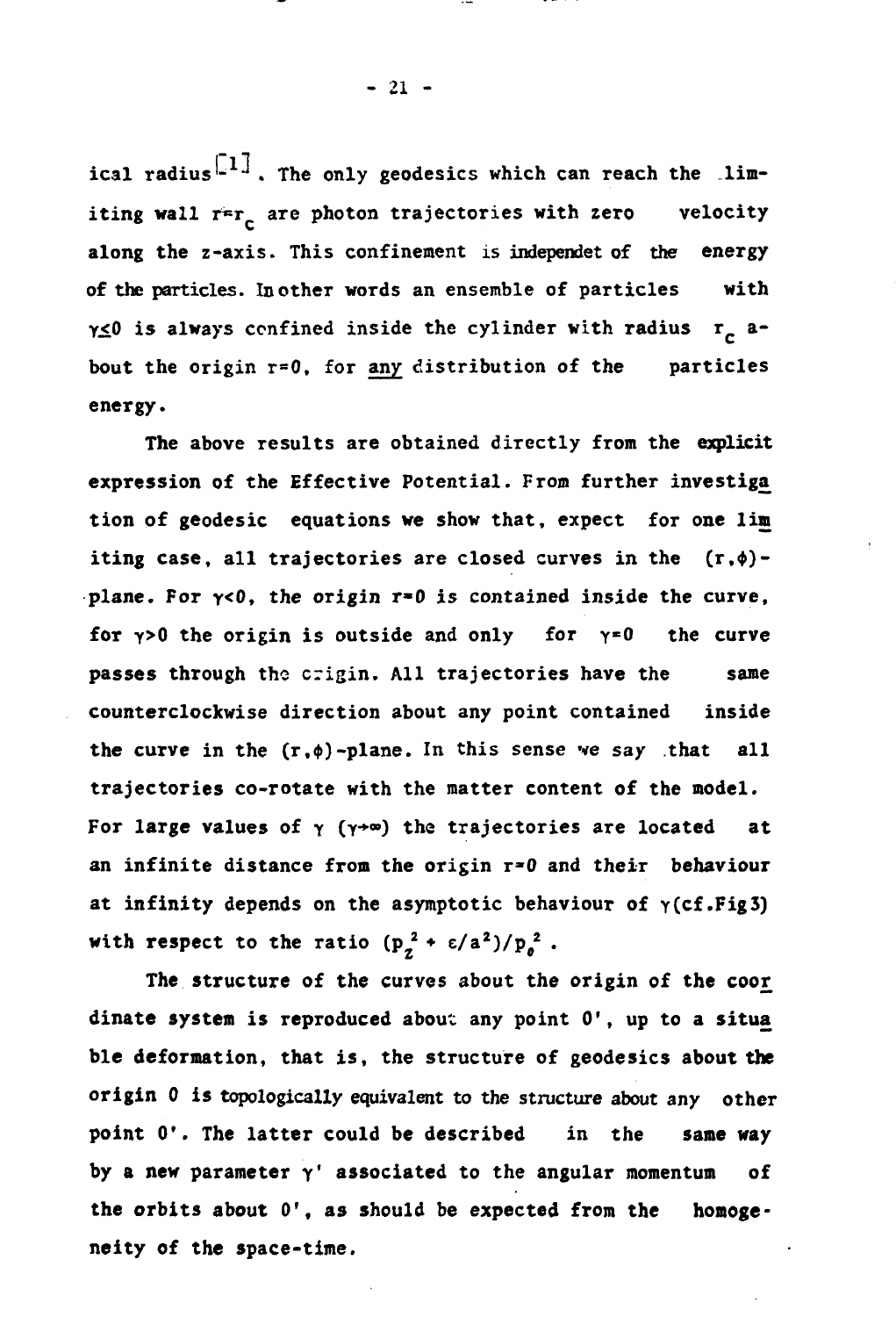**The fact that the tine coordinate t decreases occurs on** ly beyond r=r<sub>c</sub>, along geodesics wiht  $\gamma > 0$ . This does not repre **sent a direct violation of causality with geodesies.**

**We now use the confinement property of GOdel's geometry to discuss the construction of an idealized gravitational con**tainer. As we have mentioned earlier the topology of 3 ödel's **manifold is H'xR, with the z-coordinate defined on the real line R. We are then free to identify certain point sets in R, changing the topology into H'xS<sup>1</sup> and generating a new univer**se locally isometric to Gödel's cosmos<sup>[9]</sup>. The surface **is then transformed into the compact surface of a torus and all trajectories of y<fi particles are contained in the interior of this torus surface, for any distribution of eneryg of the particles. This ensemble of particles constitute a structure whose gravitational stability is garanteed by the inexistence** of singularities in the interior of the surface  $r^*r_c$ . No other **gravitational field seems to produce this type of stable struc ture. We can then speculate if in the actual universe gravitation could produce, through inhomogeneous matter rotation, a sample of these idealized containers hiding in its interior an unexpected source of energy.**

**- 22 -**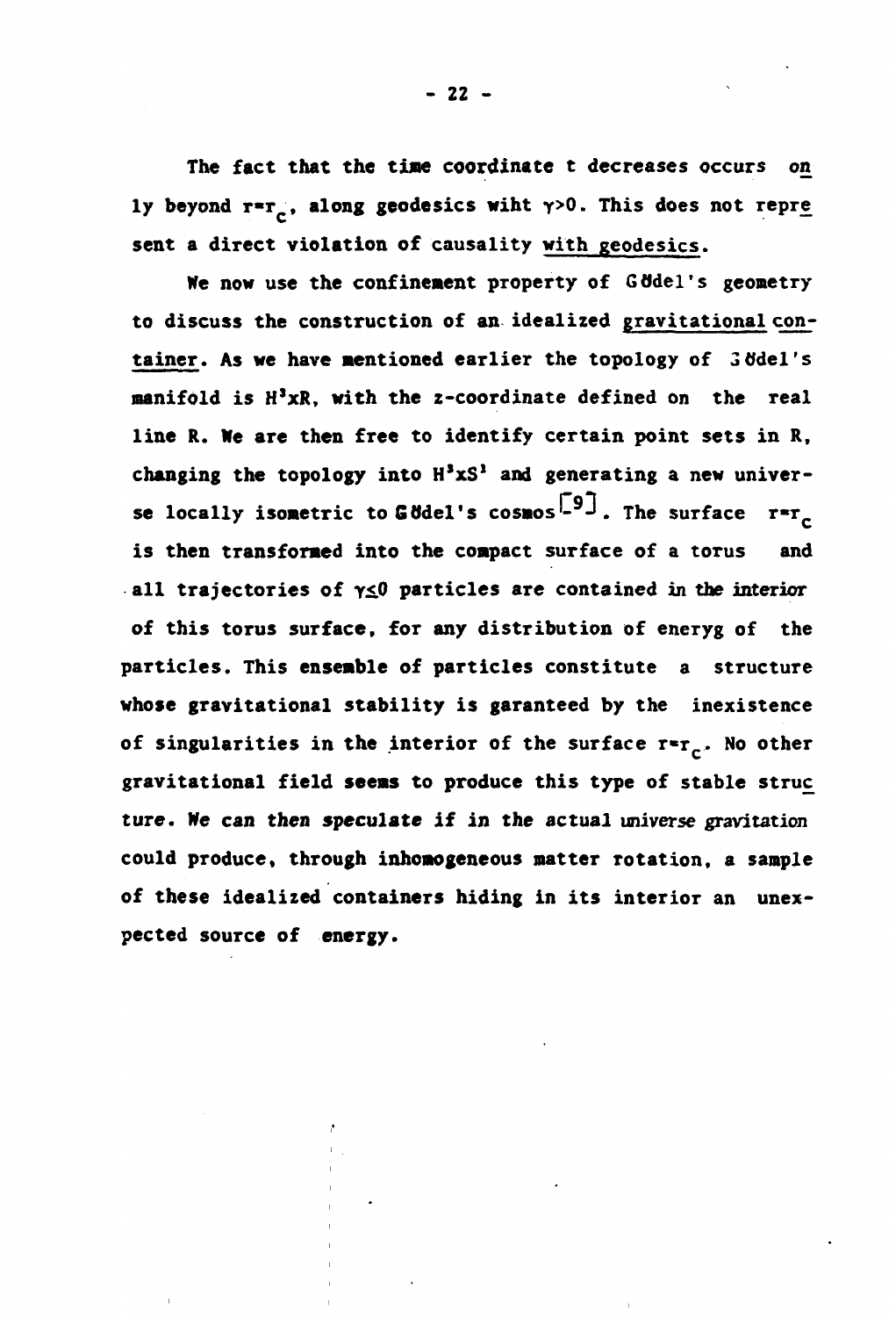**APPENDIX**

**Ibr completeness and future reference we give here the relation between our constants of motion and the constants which appear in Ref. £3J .**

**Expression (46) of Ref.**

$$
1 + e^{2C_1} (\cos^2 \sigma + 2 \sin^2 \sigma)^2 + \frac{(\alpha - 1)^2}{4 \alpha} \sin^2 2\sigma
$$
\n
$$
\cosh 2\tau = \frac{2e^{C_1} (\cos^2 \sigma + \alpha \sin^2 \sigma)}{2e^{C_1} (\cos^2 \sigma + \alpha \sin^2 \sigma)}
$$

can be simplifid to

$$
\cosh 2r = Q + P \cos 2\sigma \qquad (A1)
$$

 $-$ 

where

$$
P = \left(\frac{1-\alpha}{4}\right) (e^{C_1} - e^{-C_1/\alpha})
$$
 (A2)

$$
Q = \left(\frac{1+c}{4}\right) (e^{C_1} + e^{-C_1/\alpha})
$$
 (A3)

Introducing a new parameter  $x$  such that<sup>[8]</sup>

$$
\alpha = e^{-\chi} \tag{A4}
$$

**P and Q can be expressed**

$$
P = \sinh\chi/2 \sinh(c_1 - \chi/2) \tag{A5}
$$

$$
Q = \cosh \frac{x}{2} \cosh (c_1 - \frac{x}{2})
$$
 (A6)

With respect to our constants of motion, the parameter  $\sigma$  is

**- 23 -**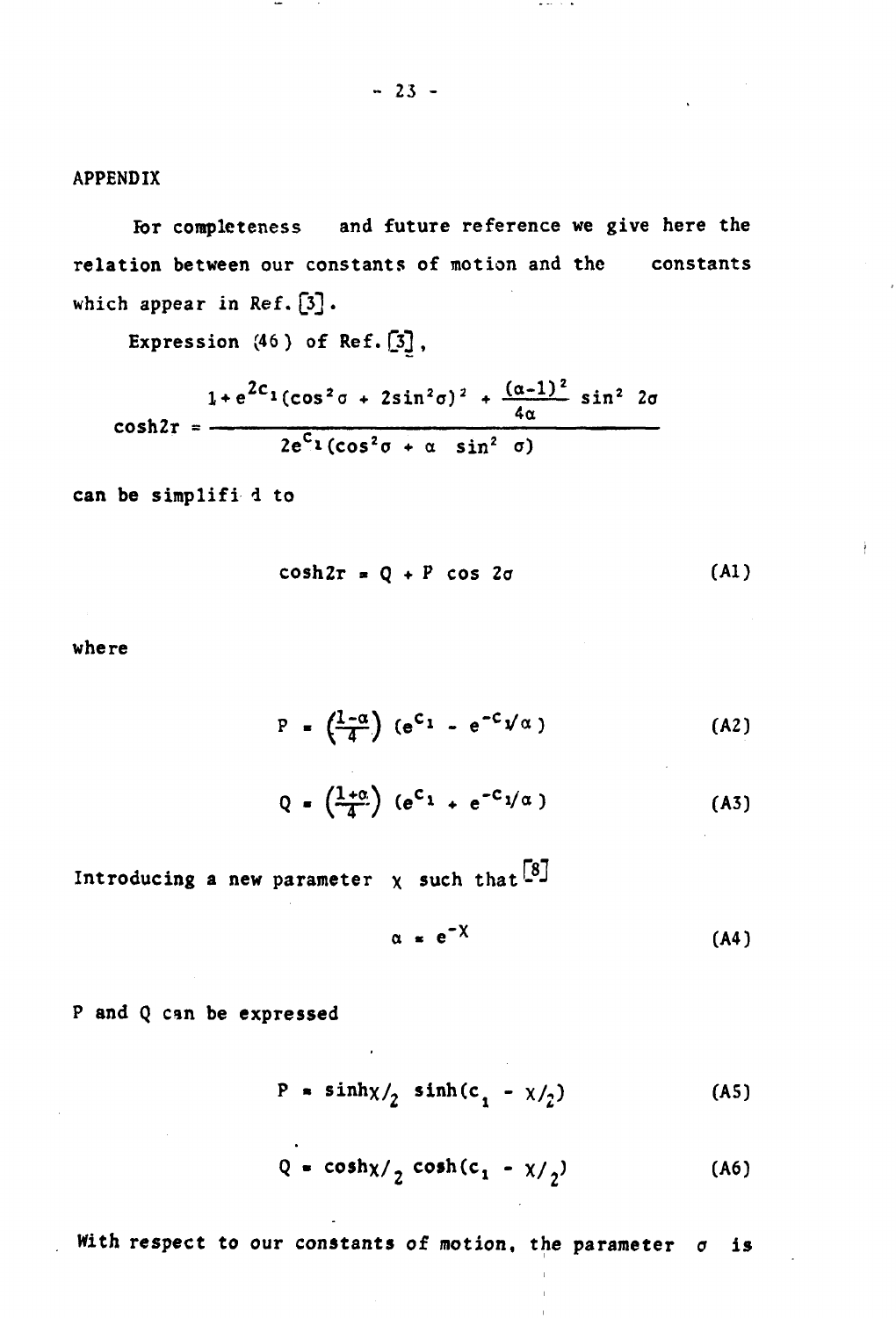given by

$$
\sigma = A_0 \sqrt{1 + \beta^2} (s - s_0) \tag{A7}
$$

for our choice of the origin  $s = s_0$  corresponding to  $\rho = \rho_{\text{max}}$  $(cf. (5.4)).$ 

Now comparing (5.4) with (A1), and using expressions (A5) -(A7) we obtain the desired relations

$$
\sinh^{2} \chi /_{2} = \frac{1 - \beta^{2}}{1 + \beta^{2}} \qquad , \qquad \cosh^{2} \chi /_{2} = \frac{2}{1 + \beta^{2}} \qquad (A8)
$$

$$
\sinh^2(c_1 - \chi/2) = \frac{(2\gamma + \sqrt{2})^2 - (1+\beta^2)}{1+\beta^2}, \quad \cosh^2(c_1 - \chi/2) = \frac{(2\gamma + \sqrt{2})^2}{1+\beta^2} \quad \text{(A9)}
$$

We note that for  $\gamma = \gamma_{\min}$  (cf. (3.9)),  $\cosh^2(c_1 - \chi/2) = 1$ .

Also from our expressions (5.4), (5.6) and (5.10) we obtain straightforwardly equation (45) of Ref. [2]. In fact expres ing (5.4) as  $\rho = Q'+P'$  cos  $2\sigma$  and using the result of Ref. [7]. we can rewrite (5.10) as

$$
2\sqrt{p(p+1)} cos(\phi-\phi_0) = \sqrt{4 p(p+1) - (\frac{1-\beta^2}{1+\beta^2}) + (\frac{1-\beta^2}{1+\beta^2})(\frac{p-Q^2}{p})^2}
$$

and it follows then

$$
4 \rho(\rho+1) \sin^2(\phi-\phi_0) = \left(\frac{1-\beta^2}{1+\beta^2}\right) \left[1-\left(\frac{\rho-Q'}{P'}\right)^2\right] - \left(\frac{1-\beta^2}{1+\beta^2}\right) \sin^2 2\sigma
$$

or

$$
2\sqrt{\rho(\rho+1)}\sin(\phi-\phi_0)-\sqrt{\frac{1-\beta^2}{1+\beta^2}}\sin 2\sigma
$$

which, using the relation  $(A8)$ , reproduces equation  $(45)$  of Ref.  $[3]$ .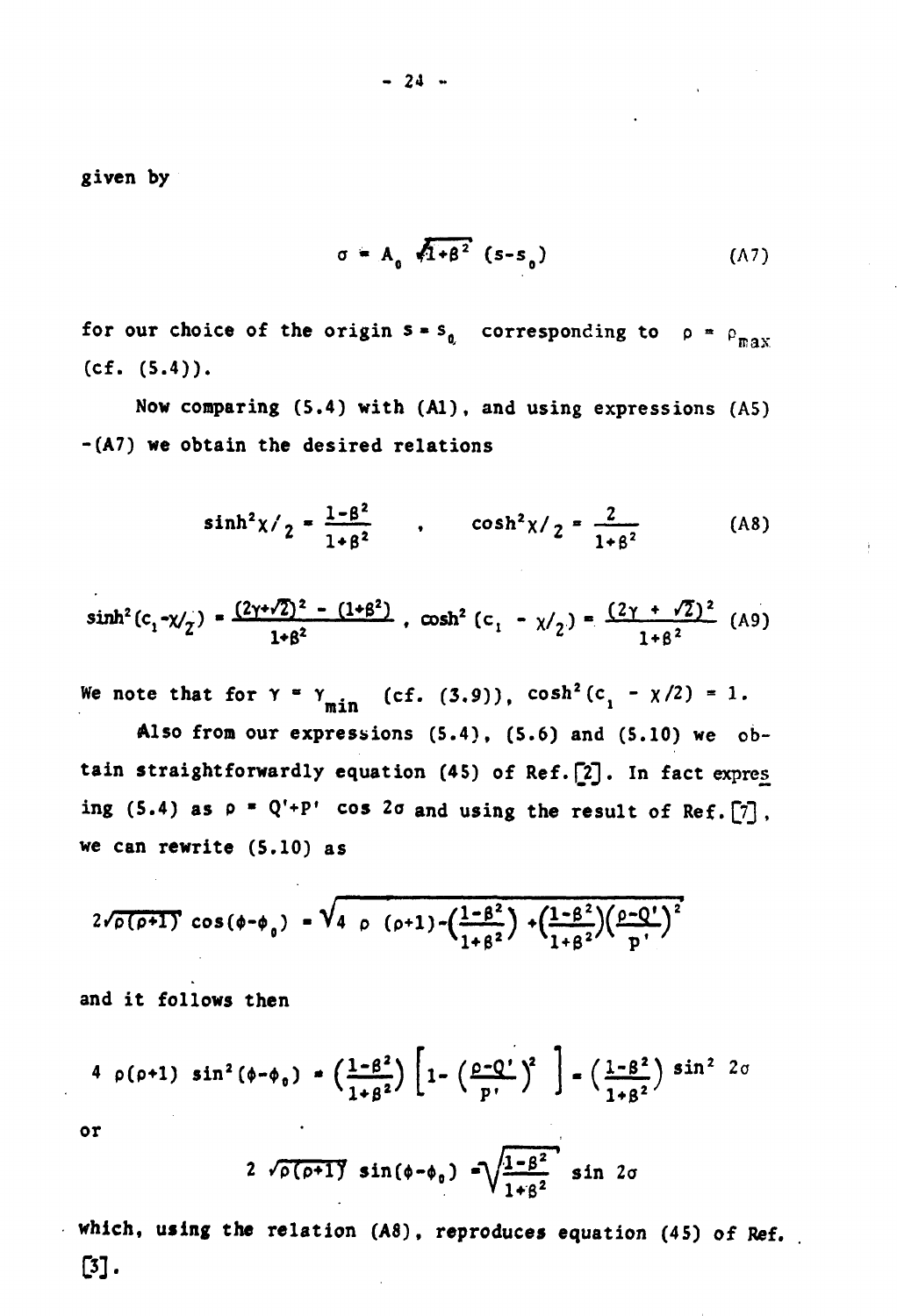#### **REFERENCES**

- **Dl] K. GtSdel, Rev. Mod. Phys.** *U<sup>t</sup>*  **447 (1949)**
- **C2] W. Kundt, 2. Phys. 145, 611 (1956). We become aware of** Kundt's results through J. Pfarr GRG 13, 1073 (1981)
- **[3] S. Chandrasekhar and j.p . Wright,- Proc. Nat. Acad. Sci. 47, 341 (1961)**
- **[4] I. Ozsvath, J. Math. Phys. 11, 2871 (1970)**
- **Cs] I. Oamião Soares and L.M.C.S. Rodrigues, Proc, of the Illrd Brazilian Summer School of Cosmology and Gravitation (Rio de Janeiro, 1982)**
- [6] Inequality (3.7) for negative  $\gamma$  is satisfied for values of **Y given by \_\_ \_**

(i) 
$$
\frac{-\sqrt{2} + \sqrt{1+\beta^2}}{2} \leq \gamma < 0
$$

(ii) 
$$
\gamma \leq -\frac{\sqrt{2} + \sqrt{1+\beta^2}}{2}
$$

**The domain (ii) is excluded because**  $sin^2x$ **<sub>min</sub> is negative for these values.**

**[7] The following result is useful for deriving (5.13)**

$$
\left[\left(2\gamma+\sqrt{2}\right)\rho+\gamma\right]^2 = \left[\frac{\left(2\gamma+\sqrt{2}\right)^2-\left(1+\beta^2\right)}{4}\right], \left\{4 \rho(\rho+1)-\left(\frac{1-\beta^2}{1+\beta^2}\right)+\left(\frac{1-\beta^2}{1+\beta^2}\right)\left(\frac{\rho-Q}{P}\right)^2\right\}
$$

**where Pand Q are given from expression (5.4) rewritten as**

$$
p(s) = Q + P \cos 2 A_0 \sqrt{1 + \beta^2} (s - s_0).
$$

 $[8]$  Since  $(\sqrt{2}-1)^2 \le \alpha \le 1$  we have  $0 \le \chi \le -2\ell n(\sqrt{2}-1)$ 

**[9] It is important to note that the new manifold H'xS'also has the structure of a Lie group. A curve globally defined in H'xR is then globally defined in H\* x S} .**

**- 25 -**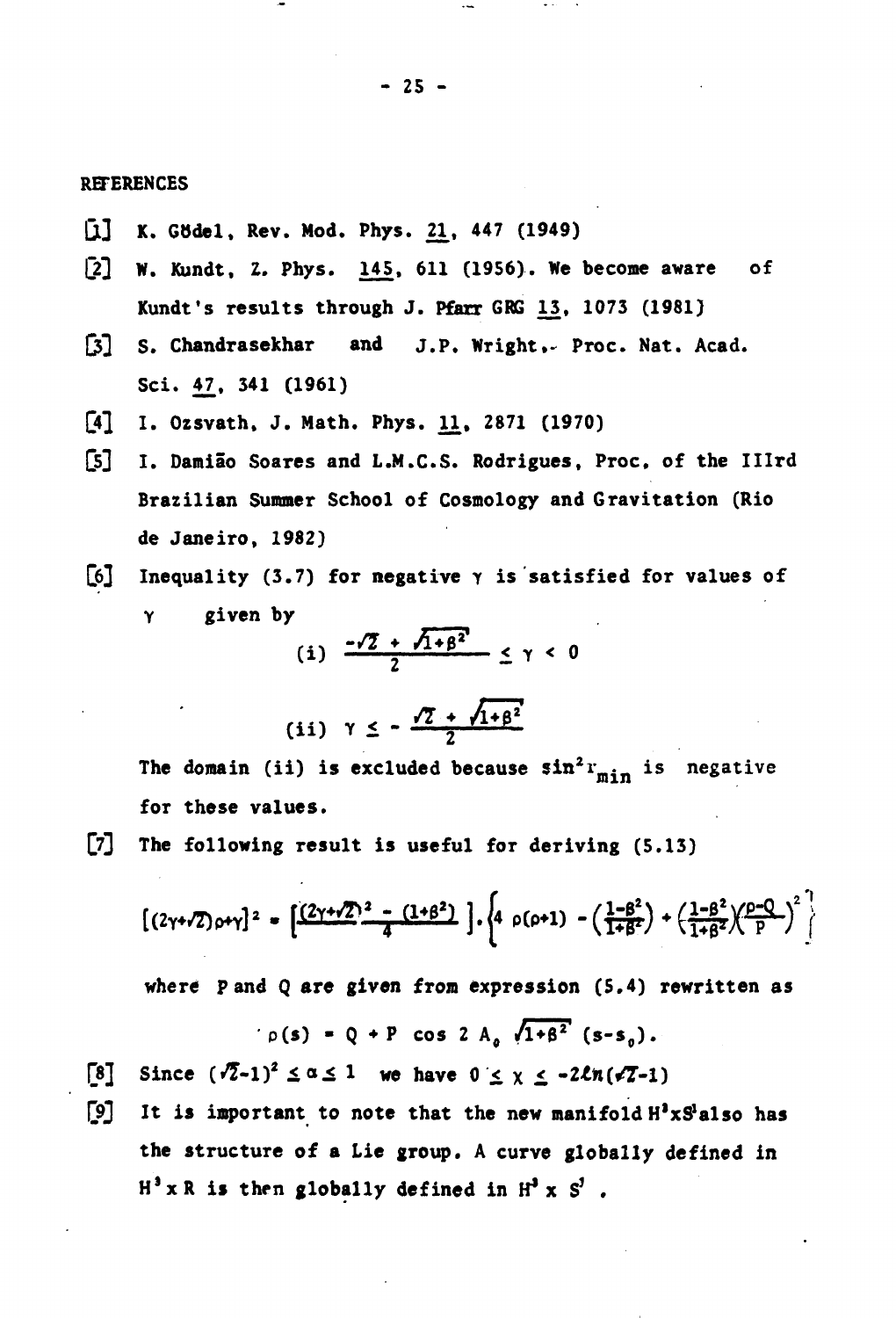# **ERRATA**

| Page           | Line                    | In place of        | Read                                                                                                                                                                                         |
|----------------|-------------------------|--------------------|----------------------------------------------------------------------------------------------------------------------------------------------------------------------------------------------|
| 5              | 18                      | $A_0$              | $\Lambda_0^2$                                                                                                                                                                                |
| $6\phantom{1}$ |                         | Fig. 1c            | $V(r) - \beta^2 A_0^2$<br>$2A_0^2$<br>$V_{\text{min}}-6^{2}A_{0}^{2} = -4B_{0}^{2}(\frac{\sqrt{2}}{\gamma}+1)$<br>$A_0^2$<br>$r_1 r_{min} r_2 r_c$<br>$\bar{\mathbf{r}}$<br>Fig. le<br>Y < 0 |
| $\bf{8}$       | 10<br>21                | a causal<br>is not | acausa1<br>is never                                                                                                                                                                          |
| 12             | $\overline{\mathbf{4}}$ | cos 2r             | cosh 2r                                                                                                                                                                                      |
| 15             | $\mathbf{1}$            | and                | such                                                                                                                                                                                         |
| 21             | 23                      | situable           | suitable                                                                                                                                                                                     |
| 25             | $\overline{\mathbf{3}}$ | become             | became                                                                                                                                                                                       |